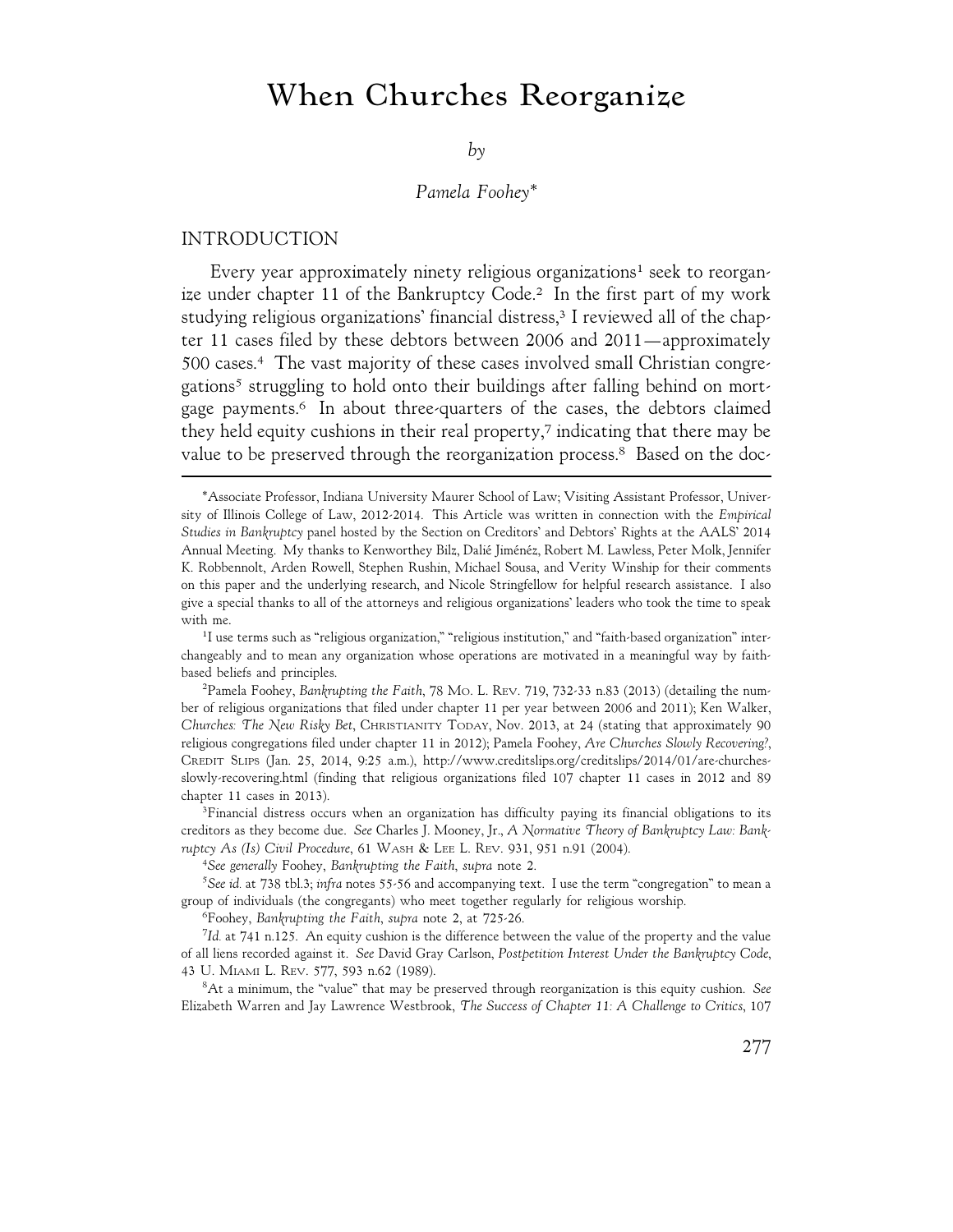uments submitted in connection with their cases, I ultimately concluded that chapter 11 has the potential to offer an effective solution to many religious organizations' financial problems.9

In analyzing the filing data, I noticed that one leader typically oversaw the organization. This leader's commitment to stabilizing the business aspects of the organization and revitalizing the congregation usually was crucial to the debtor's survival.<sup>10</sup> The presence of this key leader offered an opportunity to supplement the quantitative filing data with more in-depth qualitative data about the organizations and their cases. Thus, I conducted extensive interviews with the leaders of religious organizations that filed under chapter 11 and the bankruptcy attorneys who represented them.

Relying on these interviews, this Article expands upon my prior consideration of faith-based institutions' chapter 11 cases and, in doing so, makes three main contributions. First, I identify a subset of organizations that seemed more likely to turn to bankruptcy: small congregationalist and nondenominational churches, often with predominately African-American membership. I also pinpoint salient questions about these churches' access to credit and use of bankruptcy for future study.

Second, given that religious organizations continue to file under chapter 11 in not insignificant numbers, I highlight practical considerations for the attorneys, judges, and parties who will be involved in future cases filed by faith-based institutions. Finally, I track the post-bankruptcy outcomes of the religious organizations represented by the interviewed attorneys. A sizable majority of these debtors remained operating either in their original building or in a new location months after the closing of their bankruptcy cases. The chapter 11 process thus appeared to have offered a useful way to deal with the organizations' financial distress. These outcomes provide evidence of the effectiveness of chapter 11 that are important to ongoing debates about business bankruptcy policy.

# I. RESEARCHING CHAPTER 11 RELIGIOUS ORGANIZATION CASES

My empirical inquiry into financially distressed religious organizations began with a study of the universe of chapter 11 cases filed nationwide by faith-

MICH. L. REV. 603, 625 (2009) (noting that "[a] reorganization is also thought to produce substantial positive externalities").

<sup>9</sup> Foohey, *Bankrupting the Faith*, *supra* note 2, at 767-71.

<sup>10</sup>*Id.* at 771-72. The religious organizations' cases thereby have hallmarks of two purposes of reorganization as applied to small businesses: preserving going-concern value by keeping businesses intact or allowing owner-operators to remain with their current business entities. *See id.* at 771 (summarizing these two models of reorganization). For further analysis of what this straddling of the two purposes means for assessing religious organizations' cases and for bankruptcy policy, see *id.* at 772-74.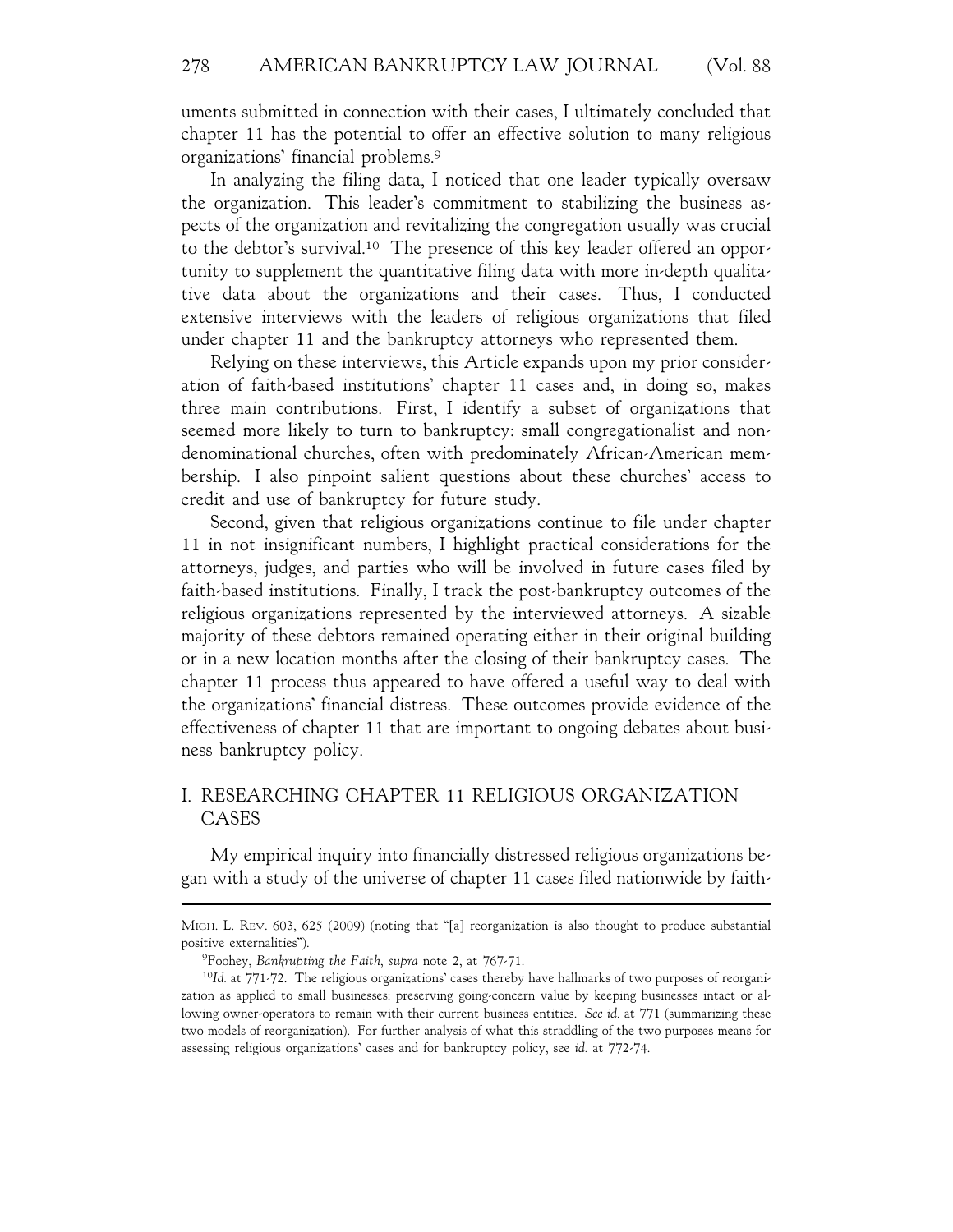based institutions during the six-year period from January 1, 2006, to December 31, 2011. I chose this timeframe for two reasons. First, I wanted to analyze cases filed after the substantial overhaul of the Bankruptcy Code brought about by the Bankruptcy Abuse and Consumer Protection Act of 2005 (BAPCA), which took effect on October 17, 2005. 11 Second, I chose the ending date of December 31, 2011, in order to assess the success rate of the cases studied based on the hypothesis that only a small minority of these cases would remain pending at the time I analyzed the dataset in December 2012.12

Using filings available via the Public Access to Court Electronic Records (PACER) service, I identified 497 chapter 11 cases filed by 454 unique religious organizations.13 In creating the dataset, I searched filings from bankruptcy courts located in the fifty United States and the District of Columbia.14 I removed from the study cases involving debtors that duplicate services provided in the private market, such as senior living communities, YMCAs, and hospitals.<sup>15</sup> I also eliminated cases filed by the Catholic dioceses and related entities because these cases more closely resemble mass tort cases, where the focus is on handling widespread litigation.16

To confirm and augment the quantitative data from court filings, I later interviewed leaders of these religious organizations and their attorneys, focusing on a subset of debtors that also would allow me to explore how social networks may influence religious organizations' bankruptcy filings.17 Specifi-

<sup>17</sup>Scholars have relied on theories of social networking and context to explain patterns of consumer bankruptcy filing over time. Several empirical studies suggest that consumer bankruptcy filing rates increase in a given year if filing rates in the same geographic location rose in the prior year, which sometimes is referred to as social spillover. *See, e.g.*, Astrid Dick, Andreas Lehnert, & Giorgio Topa, *Social Spillovers in Personal Bankruptcies* 1 (New York Federal Reserve, Working Paper, June 2008), *available at* http://ny fedeconomists.org/topa/DLT\_062808.pdf (studying the extent of social spillover following changes in state law making it easier to file and finding some evidence of local spillover); David B. Gross & Nicholas S. Souleles, *An Empirical Analysis of Personal Bankruptcy and Delinquency*, 15 REV. OF FIN. STUDIES 319, 339-40 (2002) (finding that the "probability that someone files for bankruptcy increases with the number of people in her state who filed in the recent past"); Scott Fay, Erik Hurst, & Michelle J. White, *The Household Bankruptcy Decision*, 92 AM. ECON. REV. 706, 716 (2002) (predicting that if a district experiences an increase in filings in one year, it will experience a greater increase in filings the next year). These studies posit that direct information sharing among neighbors and indirect observation of others in a neighborhood using bankruptcy may explain the increase in filings over time. *See* Dick, Lehnert, & Topa, *supra* at 1. I hypothesized that the same social mechanisms may be at work in religious organizations' filing.

<sup>11</sup>Pub. L. No. 109-8, 199 Stat. 23 (codified as amended in scattered sections of 11 U.S.C.).

<sup>12</sup>*See* Foohey, *Bankrupting the Faith*, *supra* note 2, at 745 (noting that 26 cases (5.2%) in the dataset remained pending as of the end of November 2012).

<sup>13</sup>For a detailed description of the methodology used to assemble the dataset, see *id.*at 730-32. <sup>14</sup>*Id.* at 730.

<sup>15</sup>*Id.* at 731-32.

<sup>16</sup>*See* Jonathan C. Lipson, *When Churches Fail: The Diocesan Debtor Dilemmas*, 79 S. CAL. L. REV. 363, 363-65 (2005) (analogizing the diocese cases to mass tort bankruptcy cases).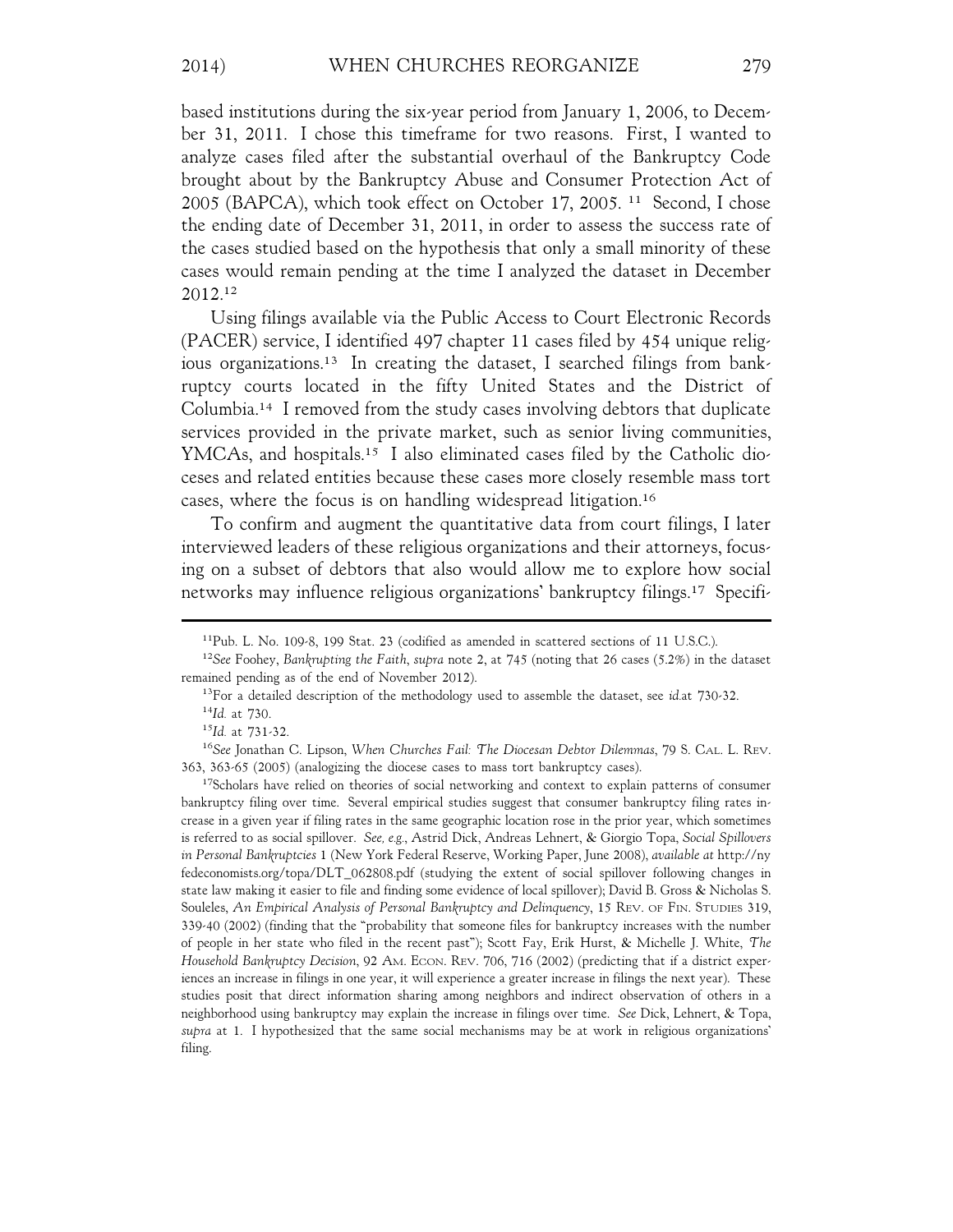cally, in analyzing the dataset, I found that the religious organization cases clustered in certain geographic areas. As shown in Table 1 below, a slight majority (51%) of the cases were filed in only ten of the ninety federal districts.<sup>18</sup>

|                     | Religious<br>Organization<br>Cases |      | All Chapter<br>11 Cases |      | Congregations |      |
|---------------------|------------------------------------|------|-------------------------|------|---------------|------|
| District            | N                                  | %    | N                       | %    | N             | %    |
| N.D. Georgia        | 53                                 | 10.7 | 1,791                   | 2.9  | 5,830         | 1.7  |
| M.D. Florida        | 38                                 | 7.7  | 2,879                   | 4.7  | 9,093         | 2.6  |
| W.D. Tennessee      | 27                                 | 5.4  | 323                     | 0.5  | 2,861         | 0.8  |
| C.D. California     | 24                                 | 4.8  | 4,791                   | 7.8  | 10,750        | 3.1  |
| N.D. Texas          | 22                                 | 4.4  | 1,868                   | 3.1  | 8,796         | 2.6  |
| S.D. Texas          | 21                                 | 4.2  | 1,684                   | 2.8  | 7,438         | 2.2  |
| D. Maryland         | 18                                 | 3.6  | 1,210                   | 2.0  | 5,336         | 1.6  |
| N.D. Illinois       | 18                                 | 3.6  | 1,504                   | 2.5  | 6,215         | 1.8  |
| E.D. North Carolina | 17                                 | 3.4  | 1,689                   | 2.8  | 6,065         | 1.8  |
| S.D. Florida        | 16                                 | 3.2  | 697                     | 1.1  | 3,977         | 1.2  |
| Total               | 254                                | 51.1 | 18,436                  | 30.1 | 66,361        | 19.3 |

Table 1: Ten Districts With Greatest Percentage of Religious Organization Filings During Study Timeframe

The concentration of religious organization filings in these districts is not simply a reflection of where the majority of all chapter 11 cases are filed.<sup>19</sup> Nor do these areas of the country have a higher concentration of religious organizations than other regions across the United States.20 Given the lack

<sup>18</sup>Where applicable, I report "Ns," the number of cases or debtors in the analysis. In Table 1, N for Religious Organization Cases Filed is 497, and N for All Chapter 11 Cases is 61,260, and N for Congregations is 344,894. *See supra* note 5 for the definition of congregations.

<sup>19</sup>Foohey, *Bankrupting the Faith*, *supra* note 2, at 734-35. In particular, 48% of all chapter 11 cases filed during the study's timeframe came from 10 districts. Four of these districts are among the districts from which the majority of religious organizations' cases originated. *Id.* at 734 n.90. The distribution of filings also is not the same as where chapter 7 or chapter 13 cases are filed across the country. *See Bankruptcy Statistics*, UNITED STATES COURTS, http://www.uscourts.gov/Statistics/BankruptcyStatis tics.aspx (last visited Feb. 5, 2014).

<sup>20</sup>Because many have few members and lack permanent locations, it is difficult to determine the precise number and regional distribution of religious organizations. The Association of Statisticians of American Religious Bodies' 2010 U.S. Religious Census: Religious Congregations & Membership Study provides the most comprehensive data, including reporting the number of congregations per state county. *See Listings and Rankings (All Years)*, 2010 U.S. RELIGION CENSUS: RELIGIOUS CONGREGATIONS & MEMBERSHIP STUDY, http://www.rcms2010.org/compare.php (last visited Feb. 5, 2014). I use this data to compare the distributions of congregations across the United States and religious organization chapter 11 filings. Over-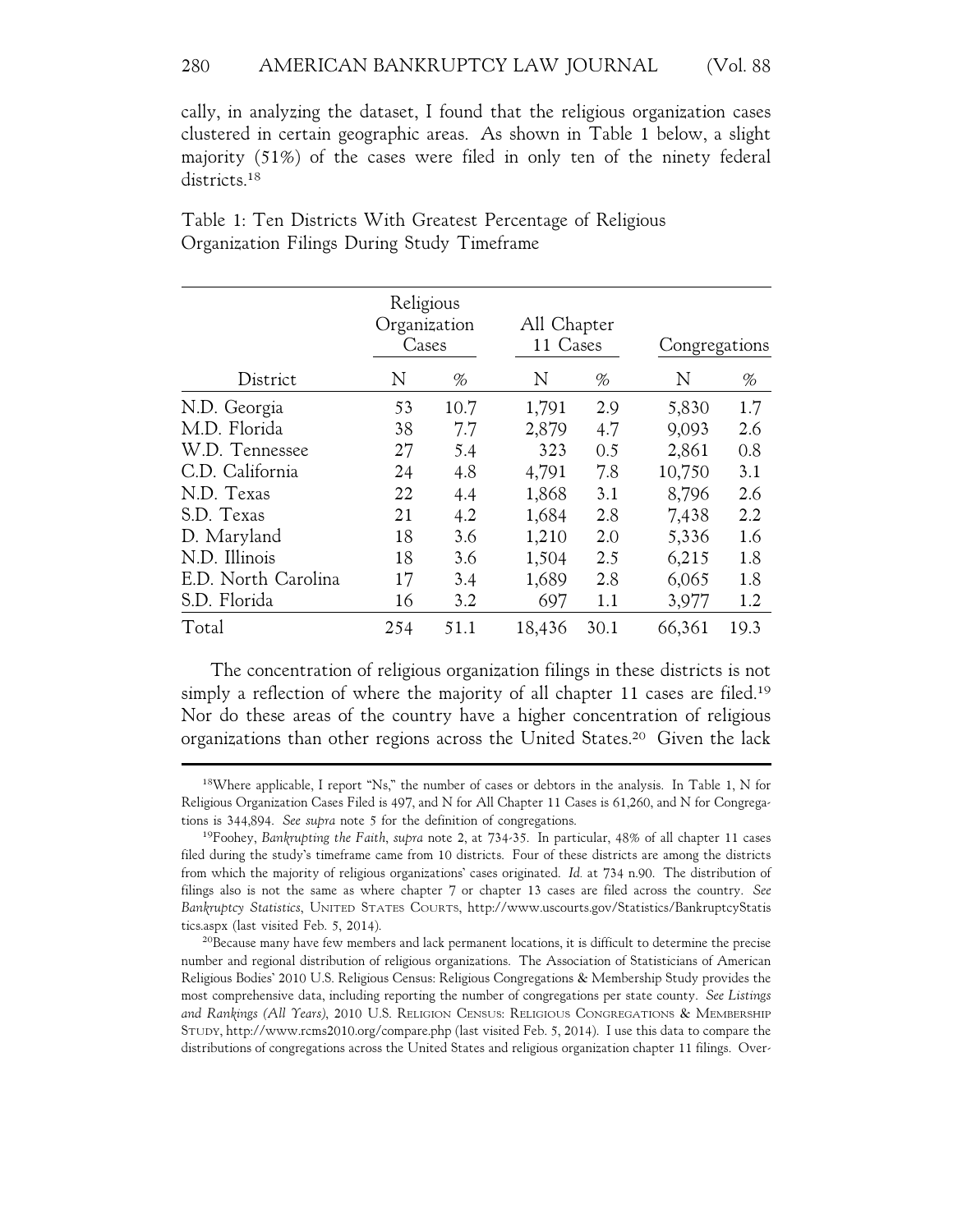of an easy explanation for the clumping, I theorized that religious organizations' leaders may speak with other pastors, friends, and relatives (that is, their social networks) in deciding to address their churches' financial distress with bankruptcy. Focusing on religious organizations that filed in these ten districts offered the benefit of gathering data to answer the question of the effect of social networks in future work.21

To solicit interviews, I mailed letters to both the attorneys and the leaders of these religious organization debtors, detailing my study and requesting an interview.22 I asked to interview them about the chapter 11 cases specifically and the religious organizations generally. One week later, I followed up on my letters with a telephone call.<sup>23</sup> I conducted telephonic interviews during spring 2013 based on scripted, open-ended questions.24 Participants were not offered any compensation.25

#### A. ATTORNEYS

Out of the 254 chapter 11 cases filed in these ten districts, the debtors were represented by 168 different debtor's attorneys. From these attorneys, I randomly selected ninety (54%)to send letters.26 However, I was not able

 $2<sup>22</sup>$ The mailing addresses came from the debtors' bankruptcy court filings. I verified and updated the addresses via internet searches of the debtors' operating names and the names of the debtors' leaders and attorneys as disclosed on their chapter 11 petitions.

<sup>23</sup>The phone numbers of the debtors and attorneys generally came from the debtors' bankruptcy court filings. I verified and updated the phone numbers via internet searches.

<sup>24</sup>As with other studies based on semi-structured interviews, I occasionally asked questions out of order and asked follow-up questions. *See, e.g.*, Sara Sternberg Greene, *The Broken Safety Net: A Study of Earned Income Tax Credit Recipients and a Proposal for Repair*, 88 NYU L. REV. 515, 526-27 (2013) (describing methodology for a study assessing the earned income tax credit program based on interviews of program recipients); Jean Braucher, *Lawyers and Consumer Bankruptcy: One Code, Many Cultures*, 67 AM. BANKR. L. J. 501, 512-13 (1993) (interviewing bankruptcy attorneys and trustees "using non-directive, open-ended questions, not always phrased the same way or asked in the same order"). One interview with a leader was conducted in March 2014. All other interviews took place between April and July of 2013. Each of the respondents consented to my audio recording of the interview. I transcribed and coded all of the interviews myself. To preserve interviewees' anonymity, I omit identifying details. Instead, I identify each interview subject with a descriptive title such as "Central California Attorney One" or "Central California Leader One." Interview scripts and transcriptions are on file with the author.

<sup>25</sup>In addition, prior to soliciting interviews, I obtained approval of the interview and data retention procedures from the University of Illinois's Institutional Review Board.

<sup>26</sup>Because of the disparity in the number of attorneys who represented debtors in each district during the study timeframe, I did not sample equally from the districts. Rather, I randomly selected an average of 9 attorneys from each district. This random selection technique ultimately yielded a regionally diverse pool of interviewees.

all, congregations tend to be spread more evenly across the United States, with no more than 3% of total nationwide congregations located in any one federal district. *See id.*

<sup>&</sup>lt;sup>21</sup>The effect of leaders calling upon their social networks on the geographic concentration of religious organizations' chapter 11 filings is one of the subjects of my next article. For now, I posit this explanation for the concentration. *See also infra* Part II.A.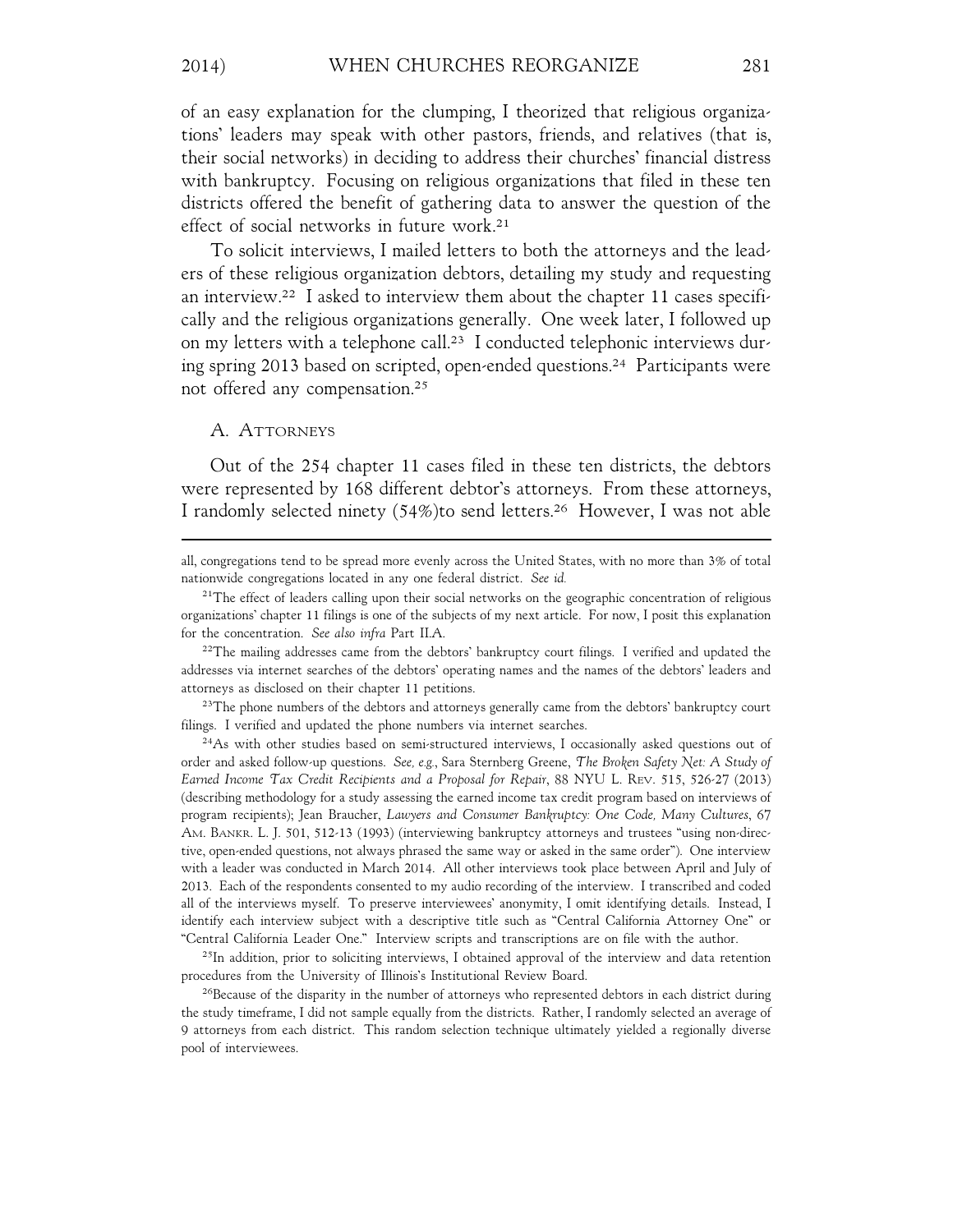to locate seven of these attorneys.27 Of those remaining, I interviewed thirty-five attorneys, representing a response rate of 42%. By district, six of the attorneys practiced in the Central District of California, six practiced in the Middle District of Florida, two practiced in the Southern District of Texas, and three practiced in the each of the other districts. In the aggregate, these attorneys handled a total of fifty-eight religious organization cases filed during the six-year study timeframe and an additional twelve religious organization cases filed outside the study's timeframe.

The attorneys concentrated their practices in the area of bankruptcy law, and mainly represented debtors rather than creditors. Some predominately represented individuals with consumer debts, while others primarily represented small businesses and individuals with business debts. The diversity of the attorneys and of their religious organization clients suggests that I interviewed a representative sample of attorneys both from the ten districts in which they practiced and from the overall population of attorneys who have represented religious organizations in chapter 11. Nonetheless, in considering the results of the interviews, it is important to remain cognizant of the possibility that I reached a non-representative sample of attorneys.

#### B. LEADERS

The leaders of these religious organizations proved much more difficult to reach. Of the 229 separate organizations that filed in the ten districts with the highest concentrations of cases during the study timeframe, three debtors were led by the same individual, leaving 226 individual leaders as potential interview candidates. 28 I successfully contacted ninety-three (41%) of the leaders.<sup>29</sup> Ten agreed to speak with me, for a response rate of 11%.<sup>30</sup>

Of the ten leaders interviewed, three were affiliated with religious organi-

<sup>&</sup>lt;sup>27</sup>These attorneys seemingly either had left law practice or moved to government or in-house positions. Regardless, the letters I sent them were returned as undeliverable and I could not find telephone numbers for them, rendering them unreachable.

<sup>&</sup>lt;sup>28</sup>All three of these leaders opened another church with a different incorporation and operating name after the chapter 11 case of their previous religious organization ended. Though these three leaders are the same people (and thus could speak about both churches), the religious organizations themselves are unique debtor entities.

<sup>&</sup>lt;sup>29</sup>I was unable to contact the other 133 leaders because their organizations' phones were disconnected and, to the extent that the letters were not returned as undeliverable, they did not respond to the mailed letter on their own initiative.

<sup>&</sup>lt;sup>30</sup>Several factors may contribute to this very low response rate, including difficulties in reaching organizations that employ leaders on a part-time basis, a specific reluctance of leaders to discuss bankruptcy given that most religious writings condemn bankruptcy, and a more general reluctance of leaders to discuss their organizations' financial situations with an outsider. *See* Todd J. Zwyicki, *Bankruptcy Law as Social Legislation*, 5 TEX. REV. LAW & POL. 393, 398-99, n.25 (2001) (noting that repaying debt is a tenant of most religions), Robert Cornwall, *Part-Time Pastor, Full-Time Church, by Robert LaRochelle*, THE CHRIS-TIAN CENTURY (March 28, 2011), http://www.christiancentury.org/reviews/2011-03/part-time-pastorfull-time-church-robert-larochelle (last visited Feb. 5, 2014) (noting that a majority of congregations in the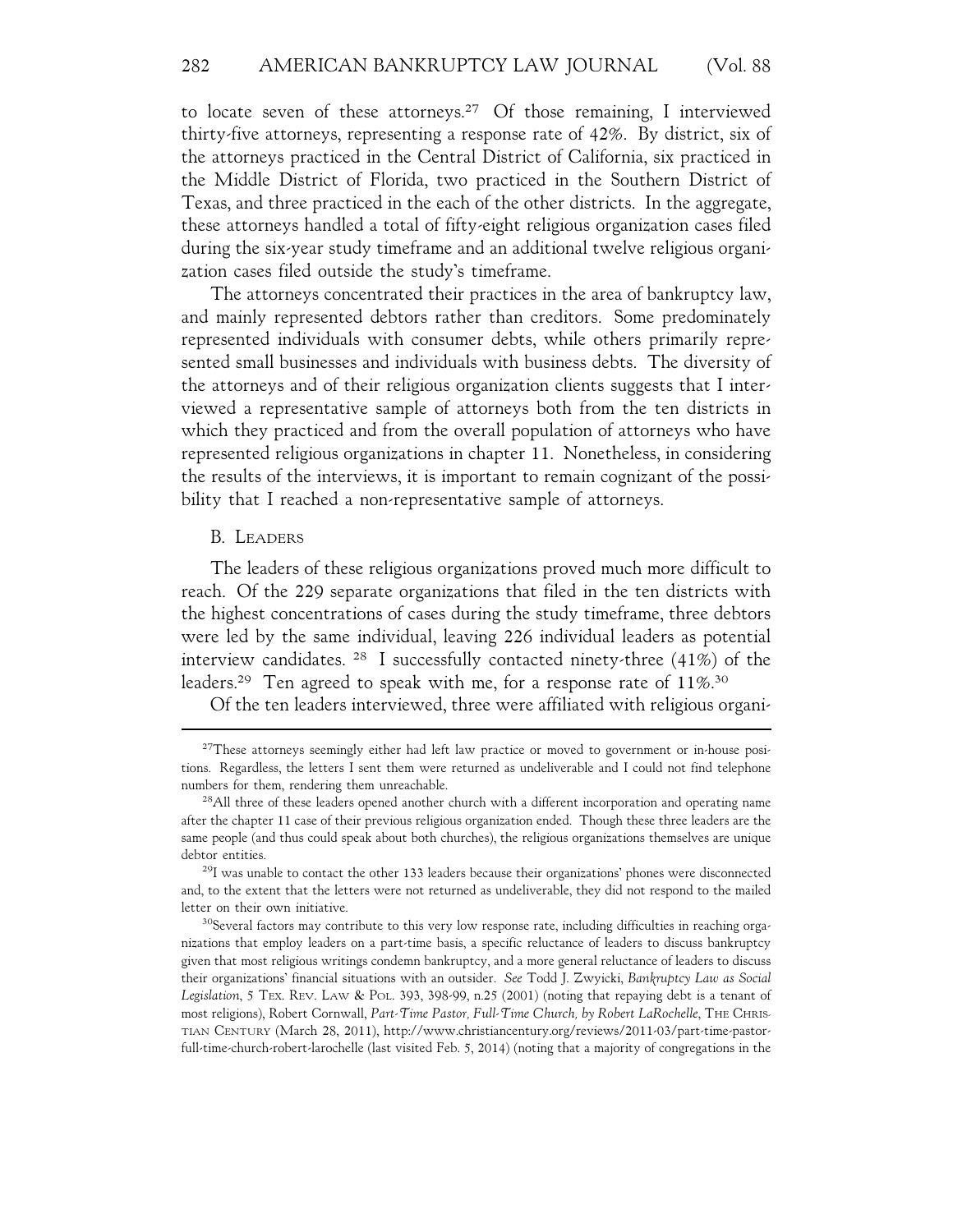zations located in the Central District of California, three were from organizations located in the Middle District of Florida, and another two leaders were from organizations in the Western District of Tennessee. The remaining two leaders were affiliated with organizations in the Northern District of Georgia and the Northern District of Illinois.

Reflecting the general breakdown of religious organization debtors' affiliations overall, all ten leaders came from Christian congregations, most of which were non-denominational or congregationalist.<sup>31</sup> The membership of nine of the ten congregations was predominately African American.32 As detailed in the next section, the attorneys I interviewed noted that a disproportionate percentage of religious organizations that contacted them regarding bankruptcy were Black non-denominational or congregationalist Christian churches.33 Thus, the background of the ten leaders I interviewed seems consistent with the general makeup of religious institutions that file under chapter 11. Given this, I have relied on these interviews to augment the attorneys' observations about representing religious organizations, though in light of the response rate, I remain cognizant that the leaders interviewed may not be representative of religious organization debtors and leaders generally.

## II. THE CHURCHES BEHIND THE FILINGS

The driving force behind the chapter 11 filings of the religious organizations studied was to protect the organization's real property from foreclosure, thereby saving money that congregants had invested in buildings and the congregations themselves.34 The underlying financial problems that caused the organizations to become delinquent on their mortgages generally related to the effects of the Great Recession or management missteps.<sup>35</sup> In addition to confirming these two main causes of financial distress, my interviews with

United States have fewer than 100 members and cannot afford to employ full-time pastors or similar leaders).

<sup>31</sup>*See* Foohey, *Bankrupting the Faith*, *supra* note 2, at 737 tbl.2.

<sup>&</sup>lt;sup>32</sup>One leader did not discuss the racial makeup of the congregation, though an internet search reveals that the congregation is predominately African American based on recent pictures of church services. Assuming this congregation is predominately African American, all of the interviewed leaders came from Black Churches. "Black Church" refers to predominately African American congregations and includes historically African American congregations and churches with predominately African America membership from denominations generally associated with predominately white membership. *See* C. ERIC LIN-COLN & LAWRENCE H. MAMIYA, THE BLACK CHURCH IN THE AFRICAN AMERICAN EXPERIENCE 1 (1990).

<sup>33</sup>*See infra* Part II.A.

<sup>34</sup>More than 75% of debtors identified concerns about real property as motivating their filings. Foohey, *Bankrupting the Faith*, *supra* note 2, at 756; *see also id.* at 767-70 (discussing how reorganization preserved economic value and established communities).

<sup>35</sup>*Id.* at 758-67.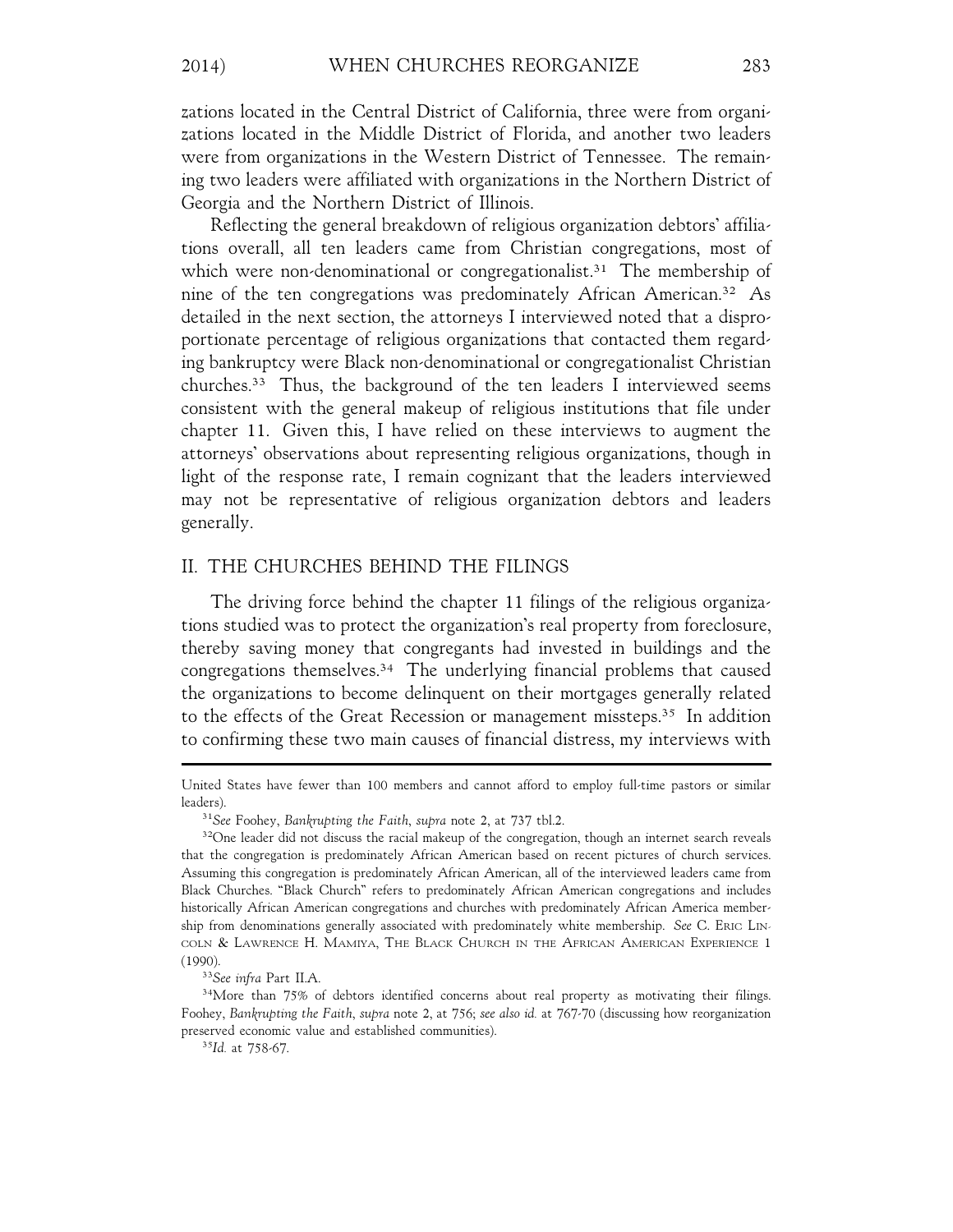religious organizations' leaders and their bankruptcy attorneys highlighted three related characteristics of these organizations that may have contributed to their susceptibility to financial distress of a magnitude that led them to file under chapter 11.

# A. LACK OF AFFILIATION WITH PARTICULAR LARGER DENOMINATIONS

A specific religious organization's tendency to consider filing for bankruptcy may relate to its denomination or lack of affiliation. Nondenominational churches and certain Christian denominations were overrepresented among the approximately 500 religious organizations that filed during the study timeframe. A large majority of the debtors with affiliations were associated with congregationalist denominations,<sup>36</sup> such as Pentecostal churches and those of several Baptist sects.<sup>37</sup> Similar to nondenominational churches, congregationalist churches typically are not subject to an overarching denominational governing structure, particularly one to which they can turn for financial assistance.38 For nondenominational and congregationalist churches left to address their financial problems alone, bankruptcy may have represented their last remaining option.

The bankruptcy attorneys I interviewed thought that their religious organization clients' effective lack of affiliation was a significant factor in leading these clients to turn to chapter 11. Table 2 summarizes the affiliations of the interviewed attorneys' clients that filed during the study timeframe.39

<sup>36</sup>*Id.* at 737.

<sup>37</sup>The Pentecostal movement emphasizes lay control through the authority of the founding pastor. *See* Joel Robbins, *The Globalization of Pentecostal and Charismatic Christianity*, 33 ANN. REV. OF ANTHRO-POLOGY 117, 134 (2004). Though an individual Baptist church may belong to a convention, Baptist sects are "loosely knit," effectively rendering each church autonomous. LINCON & MAMIYA, *supra* note 32, at 43-44.

<sup>38</sup>Foohey, *Bankrupting the Faith*, *supra* note 2, at 737.

<sup>&</sup>lt;sup>39</sup>Interviewed attorneys represented a total of 58 of the 254 debtors that filed in the ten districts with the greatest percentages of religious organization filings during the study timeframe. *See supra* Part I.A. Table 2 combines certain Christian denominations to protect the identity of the interviewed attorneys because only one or two churches affiliated with various denominations filed during the study timeframe. The "other religions" category includes all non-Christian debtors, again combined to protect attorneys' identities.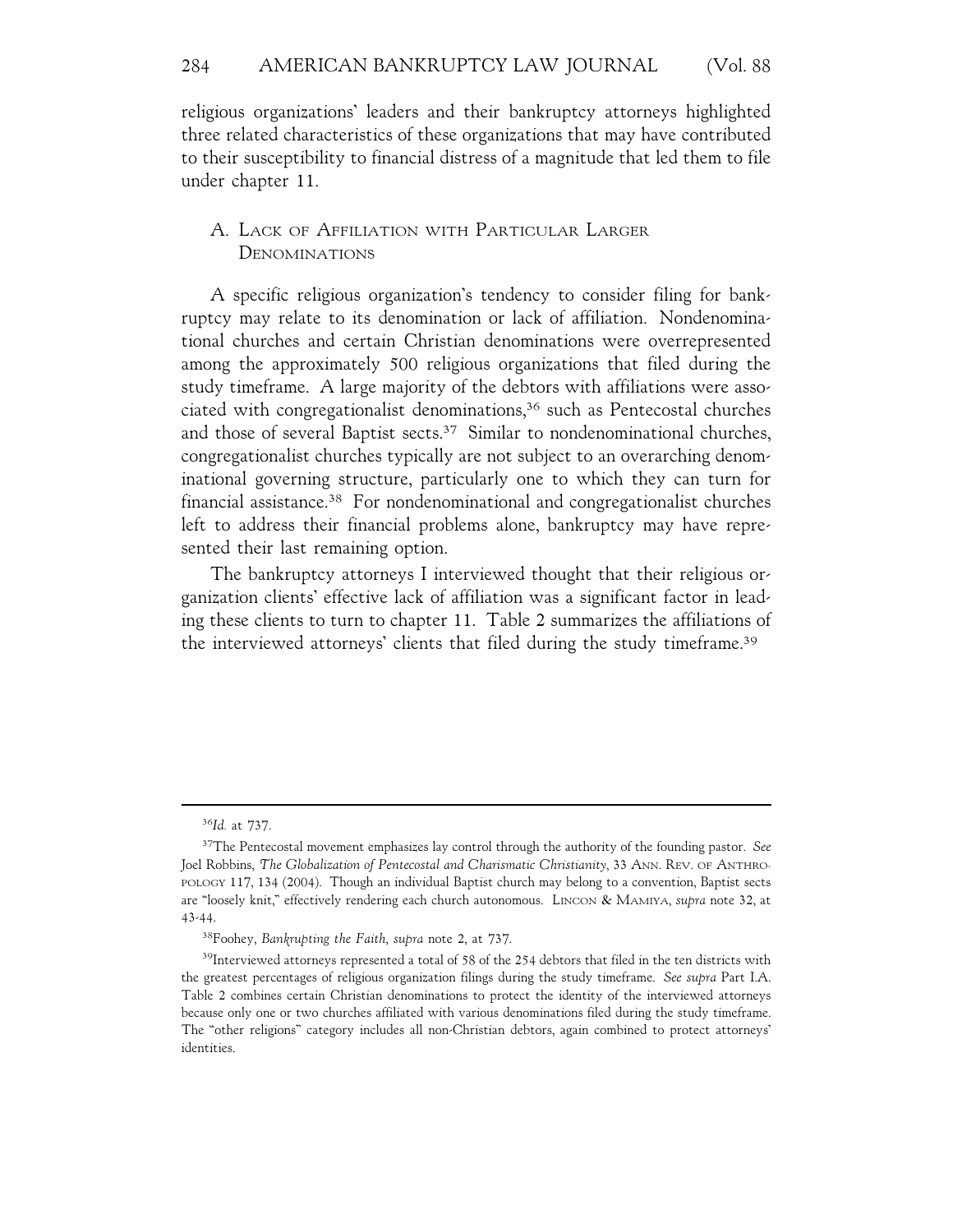|                                 | N              | %    |
|---------------------------------|----------------|------|
| Nondenominational Christian     | 26             | 44.8 |
| Baptist                         | 16             | 27.6 |
| Church of God in Christ         | 5              | 8.6  |
| Christian - Other Denominations |                | 6.9  |
| Other Religions                 | 3              | 5.2  |
| Apostolic                       | 2              | 3.4  |
| Christian - School              | $\mathfrak{D}$ | 3.4  |
| Total                           | 58             |      |

Table 2: Religious Affiliation of Attorneys' Clients That Filed During Study Timeframe

Adding together nondenominational Christian churches, churches from various Baptist branches, and Apostolic and Church of God in Christ churches, both of which are part of the Pentecostal movement,<sup>40</sup> 85% of the attorneys' clients were not part of a larger overarching organization that typically is equipped (or expected) to provide financial support as needed. Likewise, some of the attorneys who represented other subsets of religious institution debtors, such as Jewish Chabads, described a comparable governance structure in which the debtor, though part of a specific movement, could not look to other affiliated organizations for financial assistance.<sup>41</sup>

Attorneys viewed the lack of or lax affiliation as significant not only from the standpoint of financial assistance, but also because the autonomy given to nondenominational and congregational churches often resulted in ineffective internal governance. As one attorney noted, "churches that are more closely tied to a larger denominational structure are more likely to be subjected to greater oversight."42 A Lutheran church debtor "seemed to be much more of a corporate operation with a functioning board."43 Similarly, one attorney viewed the decision making in Presbyterian churches as different from the "loosely functioning" boards of more autonomous churches.44 Indeed, the greatest risk of succumbing to financial distress appeared to exist in nonde-

<sup>40</sup>*See* 3 DAVID E. BERNARD, A HISTORY OF CHRISTIAN DOCTRINE: THE TWENTIETH CENTURY A.D. 1900-2000, at 358-59 (1999) (listing Apostolic and Church of God in Christ as Pentecostal churches).

<sup>41</sup>*See* Interview with S. Fla. Attorney Three (April 26, 2013) (stating that "Chabads work different[ly] than normal synagogues" and noting that a chabad "basically need[s] a couple [of] big donors to support [it]"); Interview with S. Fla. Attorney One, at 2-4 (April 25, 2013) (discussing chabads). The Chabad-Lubavitch movement is worldwide, but each house is organized around one rabbi. *See About Chabad-Lubavitch*, http://www.chabad.org/library/article\_cdo/aid/36226/jewish/About-Chabad-Luba vitch.htm (last visited Feb. 5, 2014).

<sup>42</sup>Interview with N. Ill. Attorney One, at 2 (April 24, 2013).

<sup>43</sup>Interview with C. Cal. Attorney One, at 4 (April 26, 2013).

<sup>44</sup>Interview with S. Tex. Attorney Two, at 3-4 (June 17, 2013).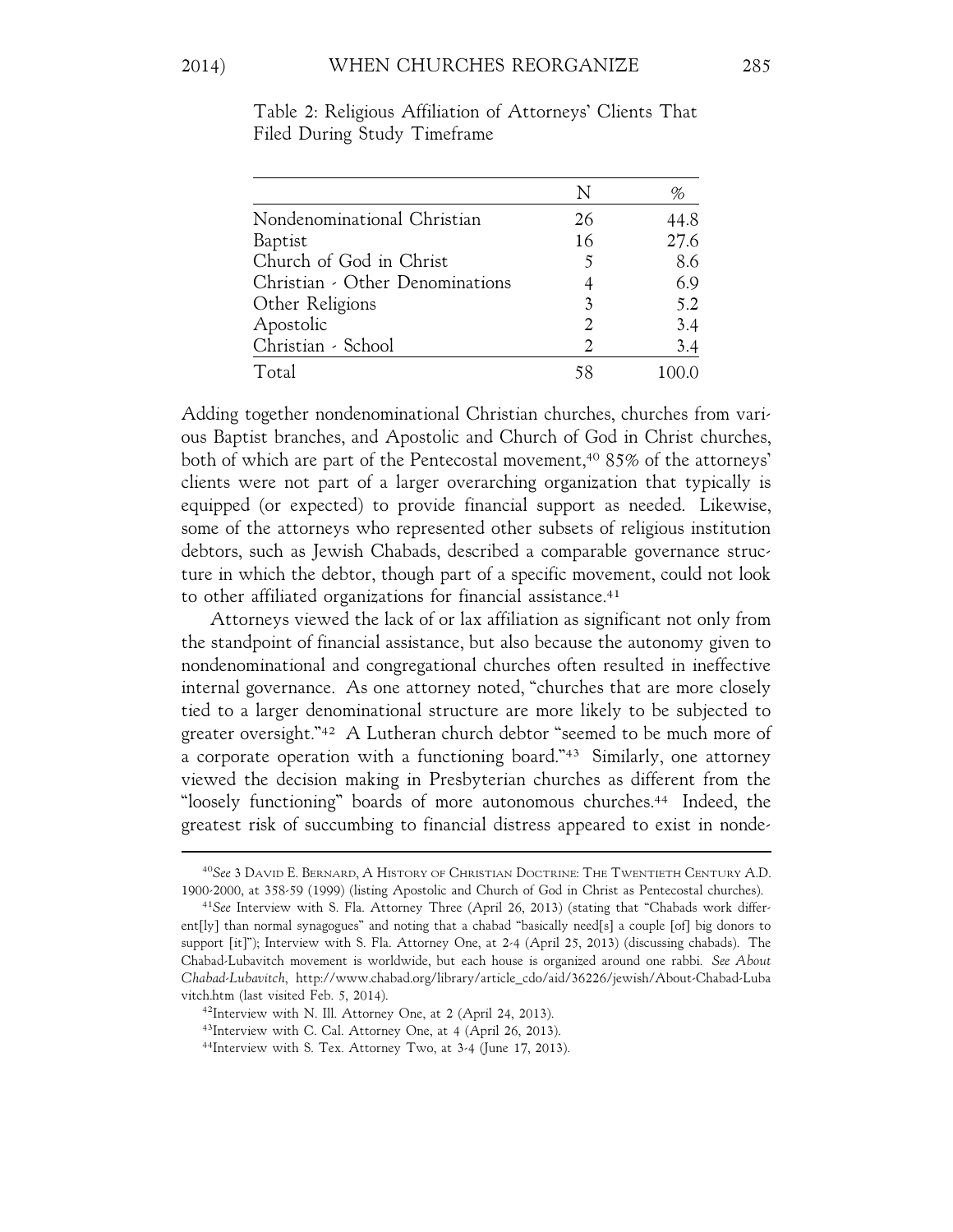nominational and congregationalist churches that also vested all authority in one leader, usually the pastor (and sometimes his or her family). These churches, attorneys observed, were "most likely to run into trouble."45

Moreover, approximately one third of the attorneys who represented Christian churches mentioned another demographic skew to their religious organization clients. The churches they represented were mainly Black Churches.<sup>46</sup> Some of these attorneys had only represented Black Churches,<sup>47</sup> and some of the attorneys hypothesized that these churches approached them for representation because they were African American themselves.48

This racial demographic skew bears additional study. Though Black Churches disproportionately may be comprised of small congregationalist and nondenominational churches, they still may be filing under chapter 11 more often than they appear in these subsets of religious organizations. Further investigating why Black Churches turn to bankruptcy may expose variations in the lending market, both in terms of the secured lenders' willingness to fund Black Churches' building purchases and their willingness to negotiate modifications of the loans when the churches experience difficulty remaining current on their obligations.49 Thus, banks and other lenders may influence the demographic skew of religious organization debtors. Further study also may reveal that Black Churches learn about chapter 11 from their social networks such that they are more likely to use the bankruptcy system, likewise influencing the demographic skew of religious organization debtors.<sup>50</sup>

Finally, specific to these African American congregations, attorneys highlighted a consistent dynamic that further impacted the churches' ability to withstand financial distress. The organizations' boards yielded control of the

<sup>45</sup>Interview with N. Ill. Attorney One, *supra* note 42, at 2; *see also* Interview with W. Tenn. Attorney Three, at 2 (May 15, 2013) ("In each of these cases, the church was dominated by one family of the minister."); Interview with N. Ga. Attorney One, at 3 (May 10, 2013) ("[T]his [church] was family owned and family run."); Interview with E. N.C. Attorney One, at 2 (May 3, 2013) ("This was basically a one guy show.").

<sup>46</sup>Of the thirty-two attorneys who represented Christian debtors, ten (32%) mentioned demographics. See *supra* note 32 for the definition of "Black Church."

<sup>47</sup>*See, e.g.*, Interview with S. Tex. Attorney Two, *supra* note 44, at 2 ("Without exception, [my and my partners' clients] are all black churches. All of them. And they're all congregationalist churches."); Interview with E. N.C. Attorney Three, at 2 (May 15, 2013) ("All of these [churches] . . . have black congregations."); Interview with C. Cal. Attorney Three, at 5 (April 22, 2013) ("I deal with black churches.").

<sup>48</sup>*See, e.g.*, Interview with N. Ga. Attorney Three, at 1 (June 20, 2013) ("[There are not a lot of African American corporate bankruptcy lawyers in the nation."); Interview with Md. Attorney One, at 1 (May 6, 2013) ("[T]here's not a lot of African American attorneys doing chapter 11."); Interview with S. Tex. Attorney One, at 1 (May 2, 2013) ("There are very few lawyers, African American lawyers in [my] area.").

<sup>49</sup>See *infra* Part III.B for further discussion of lenders' pre-bankruptcy actions.

<sup>50</sup>*See supra* notes 17-21 and accompanying text.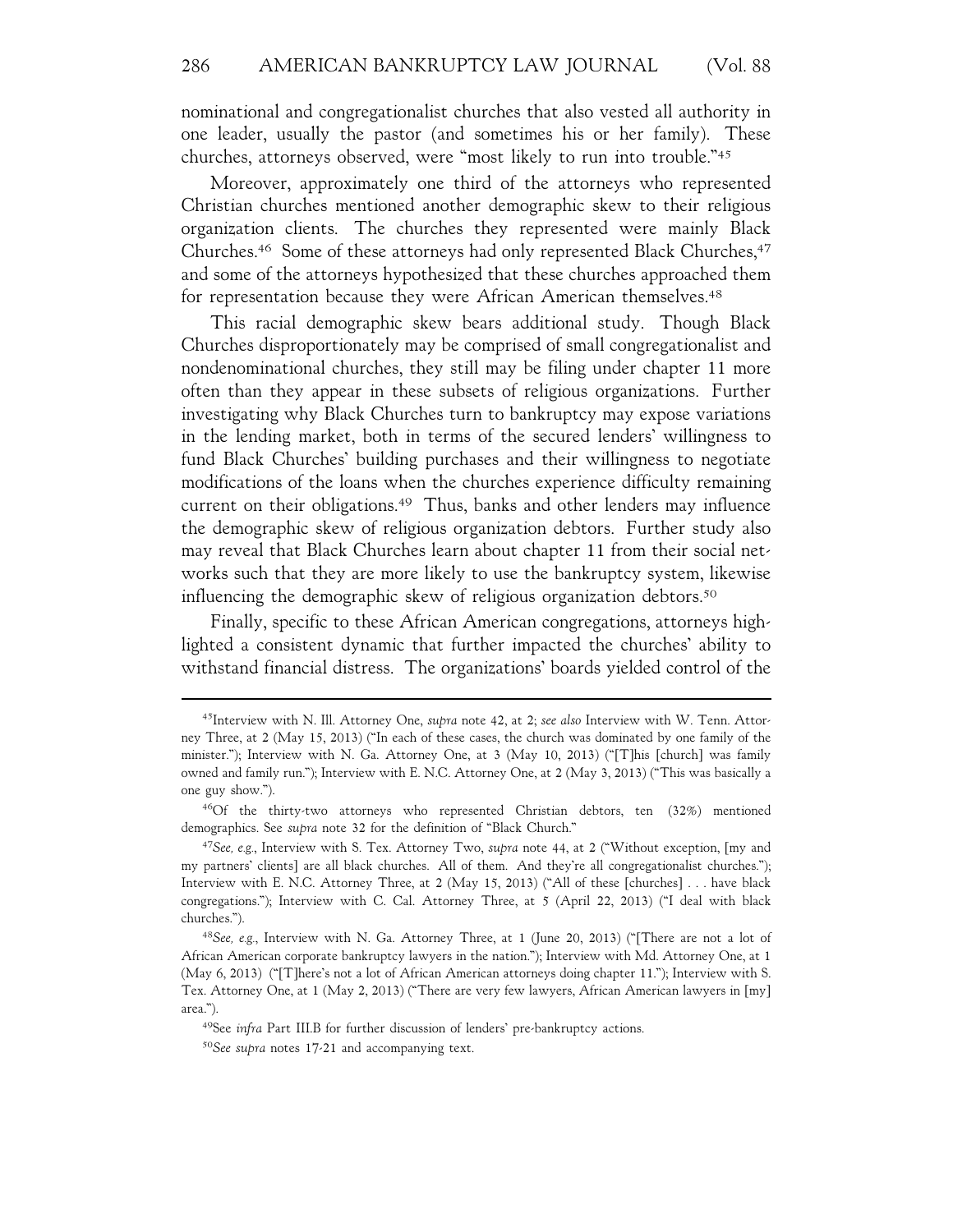2014) WHEN CHURCHES REORGANIZE 287

church to one person, who became the "driving force"51 behind the congregation and who "called the shots."52 One attorney commented, "the minister is a king, and his wife is the queen . . . without exception in every single black church I've dealt with."53 Attorneys thought that the lack of accountability this vesting of power sanctioned invited mismanagement that could put undue strain on church finances.54

#### B. SIZE OF THE CONGREGATION

A religious organization's size also may influence its propensity to seek bankruptcy protection. The religious institutions that filed during the study timeframe were overwhelmingly small based on their assets and debts. They owned a building worth a median of \$1.2 million and personal property valued at a median of approximately \$50,000.<sup>55</sup> Three-quarters of the debtors qualified as small businesses as defined by the Code.<sup>56</sup> The amount of the organizations' assets and debts likely reflected a smaller membership and revenue base. Consequently, small churches may be more vulnerable to economic fluctuations, poor business decisions, and membership attrition.

The term "small church" encompasses two subcategories: "family run" congregations of fifty or fewer members and "pastoral" congregations of fifty to 150 members.<sup>57</sup> Both subcategories of churches tend to be nondenominational or congregationalist. A family church's leadership is "organized around one or two matriarchs or patriarchs who are often the heads of extended biological families in the church,"58 which attorneys noted in describing some of their clients as "family owned and family run."59 The patriarch or matri-

<sup>51</sup>Interview with Md. Attorney One, *supra* note 48, at 2.

<sup>52</sup>Interview with E. N.C. Attorney Three, *supra* note 47, at 3; *see also* LYLE E. SCHALLER, THE SMALL CHURCH IS DIFFERENT 29 (1982) ("Regardless of how long they have been in existence, black congregations frequently are strongly pastor-centered.").

<sup>53</sup>Interview with S. Tex. Attorney Two, *supra* note 44, at 2.

<sup>54</sup>Interview with E. N.C. Attorney Three, *supra* note 47, at 3 ("[T]here wasn't enough supervision over finances."); Interview with N. Ill. Attorney Four, at 3 (May 14, 2013) ("Some of these pastors are living large . . . ."); Interview with W. Tenn. Attorney Two, at 4 (May 1, 2013) ("Their biggest problem was just gross, gross mismanagement [related to the lead minister's actions].").

<sup>55</sup>Foohey, *Bankrupting the Faith*, *supra* note 2, at 738 tbl.3.

<sup>56</sup>*Id.* at 739 n.106. The Code provides that a small business debtor is a debtor with aggregate debts as of the petition date not exceeding \$2,343,300 (as of April 2010). 11 U.S.C. § 101(51D) (2012).

<sup>57&</sup>quot;Small churches" generally are defined by the number of congregants, but also may be defined by the number of pastors and number of buildings owned. *See* John M. Koessler, *The Dynamics of Small Church Ministry*, 3 THE MASTER'S SEMINARY J. 175, 176 n.2 (1992) (discussing varying definitions of a "small church"); ALICE MANN, THE IN-BETWEEN CHURCH: NAVIGATING SIZE TRANSITIONS IN CONGREGA-TIONS 77 (1998) (categorizing churches that have less than 100 members as family-sized and pastoralsized).

<sup>58</sup>MANN, *supra* note 57, at 77; *see also* STEVEN E. BURT AND HAZEL A. ROPER, RAISING SMALL CHURCH ESTEEM 23 (1992) ("Not only does the Family Church feel like family to its participants, in some instances, the church literally is family.").

<sup>59</sup>Interview with N. Ga. Attorney One, *supra* note 45, at 3; *see supra* note 45.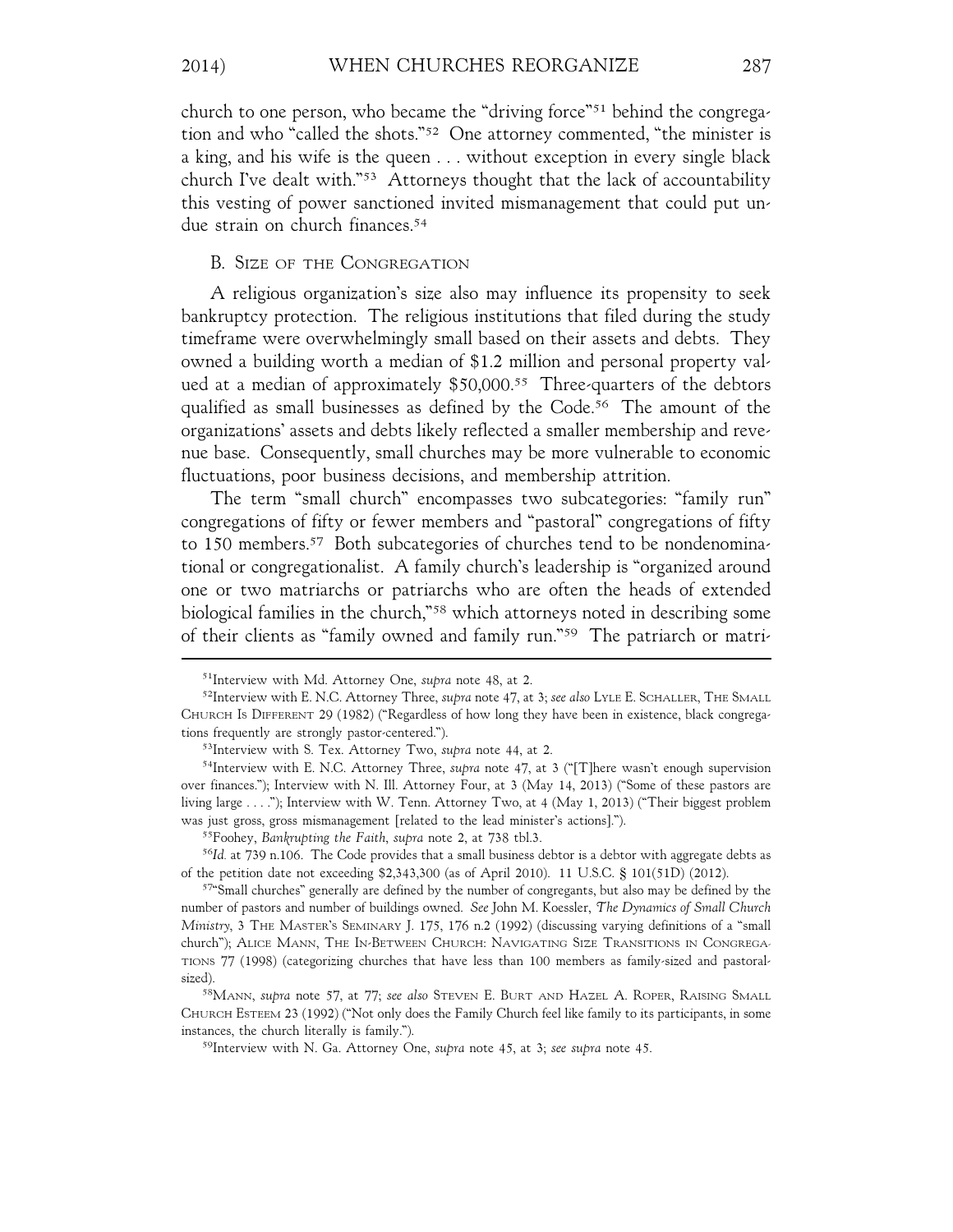arch typically controls the key operations of the church,<sup>60</sup> though independent congregations or congregations with loose affiliations tend to be "very pastor-centered, with the laity in a supportive role to that strong and magnetic ministerial personality."61 Likewise, in a pastoral church, the pastor is the central figure.62 This type of church is the "one guy show" attorneys sometimes represented.<sup>63</sup>

Scholars of congregational systems have noted that a small church's size limits its finances, which in turn may hinder its sustainability and growth,<sup>64</sup> and which makes the cost of the building the church's largest expense.<sup>65</sup> Attorneys likewise linked the size of the religious organization to serious financial instability.66 They thought that small churches were impacted more severely by economic downturns,<sup>67</sup> and were more likely to have difficulty finding and negotiating competitively priced loans.<sup>68</sup>

My interviews with leaders support the apparent denominational, demographic, and size skew of the religious organization debtors. A majority of the leaders interviewed were affiliated with congregationalist or nondenominational churches, and nine of the ten leaders were from predominately Afri-

<sup>64</sup>*See* LYLE SCHALLER, THE SMALL MEMBERSHIP CHURCH 100 (1994) ("Money, rather than ministry and mission, becomes the most influential factor in policy making."); JACKSON W. CARROLL, SMALL CHURCHES ARE BEAUTIFUL 125 (1977) ("Churches with membership of less than two hundred persons are likely to have resources insufficient or barely adequate to maintain the institution and carry on a program.").

<sup>65</sup>*See* ANTHONY G. PAPPAS, ENTERING THE WORLD OF THE SMALL CHURCH 9 (2000) (describing the cost of the church building as "a threat"); LYLE SCHALLER, 44 WAYS TO INCREASE CHURCH ATTEND-ANCE (1987) (listing real estate considerations as one of six main areas that church leaders need to consider); Dean B. McIntyre, *The Small Church Primer: Strengths, Weaknesses, Worship, and Music in the Small-Membership Church*, GBOD, http://www.gbod.org/lead-your-church/general-resources/resource/ the-small-church-primer-strengths-weaknesses-worship-and-music-in-the-small (last visited Feb. 5, 2014) (describing how the purchase of an old building can lead a small church into serious financial problems).

66Ten attorneys described their clients as either very small, small, or as having a membership of fewer than 200 congregants.

<sup>67</sup>*See* Interview with E. N.C. Attorney Three, *supra* note 47, at 3; Interview with N. Tex. Attorney Two, at 4 (May 2, 2013).

<sup>68</sup>Interview with N. Tex. Attorney Three, at 3 (May 13, 2013) ("[A] small church or small fledgling church or medium size church can't get commercial business lending because they don't have the proven track record, the cash flow . . . .").

<sup>60</sup>*See* MANN, *supra* note 57, at 77 (noting that "the pastor functions in a chaplain role, leading worship and giving pastoral care"); Roy M. Oswald, *How to Minister Effectively in Family, Pastoral, Program, and Corporate-Sized Churches*, 17 ACTION INFORMATION 5, 5 (1991) ("It is the patriarchs and matriarchs who control the church's leadership needs."), *available at* http://enrichmentjournal.ag.org/200702/200702 \_000\_various\_size.cfm.

<sup>61</sup>SCHALLER, *supra* note 52, at 29.

<sup>62</sup>MANN, *supra* note 57, at 77 ("The pastor is the central figure, holding together a small circle of leaders.").

<sup>63</sup>Interview with E. N.C. Attorney One, *supra* note 45, at 2. Small churches historically have been nondenominational or congregationalist; *see* W. CURRY MAVIS, ADVANCING THE SMALLER LOCAL CHURCH 11 (1957) (identifying one of small churches' limitations as "a lack of denominational or community status").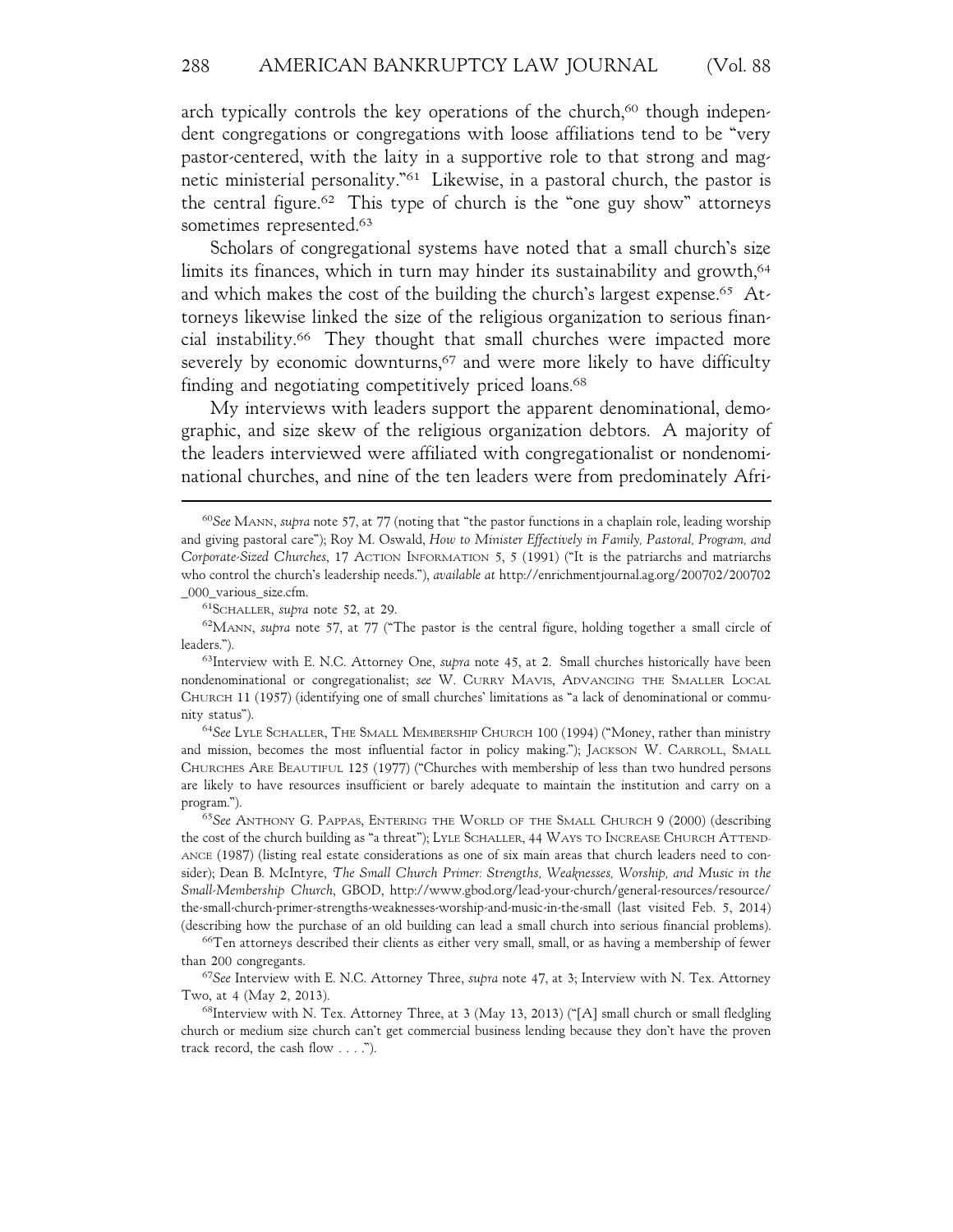can-American congregations.69 With the exception of one, they each pastored a "small church," with an active membership between 100 and 200 members at the time of the bankruptcy filing.<sup>70</sup>

These leaders admitted that their congregations encountered difficulty paying the mortgage in the wake of the Great Recession and struggled with general mismanagement.71 Leaders further spoke of internal dynamics that they thought stalled the churches' responses to their financial declines.72 They also identified trouble in obtaining loans as smaller organizations, 73 as well as their churches' independence from overarching institutions as salient factors in difficulties they faced as leaders in resolving their churches' financial problems.74 In the case of one church affiliated with a more organized denomination, which theoretically could have intervened with financial assistance, the leader detailed how the church was required to pay dues to its parent organization every year, regardless of the church's financial situation that year.75 Overall, denomination and size (and possibly racial demographics), particularly when combined, may render certain subsets of

<sup>71</sup>*See, e.g.*, Interview with C. Cal. Leader Two, *supra* note 70, at 1 ("[I]f the economic climate of a country is such that people are losing their jobs, and so forth, the church can't function."); Interview with M. Fla. Leader Two, *supra* note 70, at 1 (discussing how a previous pastor had mismanaged the church); Interview with C. Cal. Leader One, at 2 (Apr. 17. 2013) (detailing how previous management had created many of the church's problems).

<sup>72</sup>*See* Interview with W. Tenn. Leader Two, *supra* note 70, at 2 ("[W]hen you go through a crisis, information tends to travel, that is negative information. People tend to shun or reject. But then when they pretty much find out what's going on . . . [they] find themselves coming back."); Interview with M. Fla. Leader One, at 2 (Apr. 18, 2013) (commenting that the trustee board was slow to act "when it came time to turn things around"); Interview with W. Tenn. Leader One, at 2 (May 1, 2013) (describing how a church split was one of the main factors leading to the church filing for bankruptcy).

<sup>73</sup>*See* Interview with M. Fla. Leader Three, *supra* note 70, at 3 (hypothesizing that banks thought of churches as risky small businesses); Interview with N. Ill. Leader One, at 3 (May 6, 2013) (describing the church's mortgage lender as "totally heartless"); Interview with N. Ga. Leader One, at 2 (Apr. 17, 2013) (detailing how the church had a balloon note with "an interest rate that was floating and the bank at the time was not interested in giving us a lower rate"); *see also* Interview with S. Tex. Attorney One, *supra* note 48, at 3 (commenting that religious organizations encounter similar problems as consumers, such as the escalating interest rates of variable loans). Religious organization debtors' chapter 11 filings likewise identified the effects of the Great Recession on their ability to find capital as one of the reasons they fell behind on mortgage payments. *See* Foohey, *Bankrupting the Faith*, *supra* note 2, at 758-62.

<sup>74</sup>*See* Interview with C. Cal. Leader Two, *supra* note 70, at 1 (contrasting the Catholic Church's "infrastructure" with less hierarchical Pentecostal assemblies).

75Interview with C. Cal. Leader One, *supra* note 71, at 2-3.

<sup>69</sup>*See supra* Part I.B.

 $70$ Two of the churches previously had memberships of between 400 and 500, but membership had declined significantly by the time the churches filed. One church had "faithful" membership of about 60, though approximately 200 people were on the membership roster. Interview with W. Tenn. Leader Two, at 3 (Mar. 17, 2014). Some leaders likewise described their churches as small. *See, e.g.*, Interview with M. Fla. Leader Three, at 1 (May 14, 2013) ("We're just a small congregation. . . . The oldest person in my church is the mother of my church . . . ."); Interview with C. Cal. Leader Two, at 1 (May 10, 2013) ("[I]t's a small congregation."); Interview with M. Fla. Leader Two, at 1 (May 3, 2013) (noting operational problems that accompanied the "small church").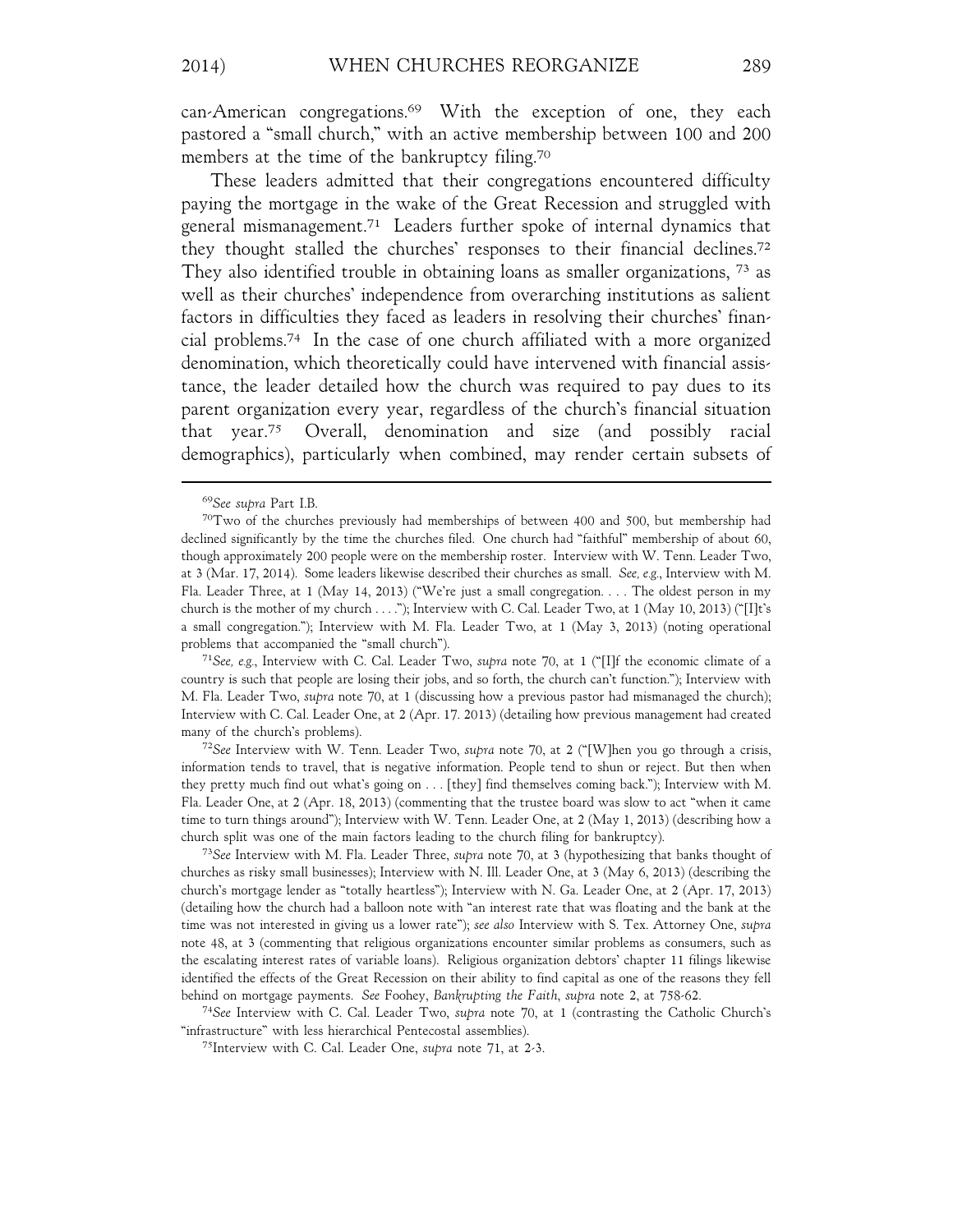religious organizations more susceptible to fluctuations in revenue and expenses that affect their ability to pay their debts, thereby causing them ultimately to turn to bankruptcy.76

### C. MANAGEMENT MISSTEPS

Though the Great Recession took its toll on religious organizations, as it did on small businesses generally, $77$  the nature of religious organizations seemed to create additional and unique avenues for management failure. Like managers of for-profit businesses, leaders sometimes mismanaged the business aspects of the church, entering into unprofitable side ventures and misjudging cash flow versus expenses.78 However, the leaders of many of the smaller congregations lacked business acumen, even more so than owners of small businesses. Consequently, these organizations' books and records often were in disarray, and their leaders generally were less sensitive to the business aspects of the churches, including not foreseeing and planning for the impact of the recession on the congregation's giving.79

Even more unique to religious organizations, beloved pastors sometimes mishandled the churches' spiritual matters and made missteps in their personal lives that alienated their congregants.<sup>80</sup> When members lost faith in their churches' leaders, they reduced their contributions.81 Alternately, members simply left the congregation, likewise resulting in a reduction in cash flow.82 Considered together with the challenges of guiding a small congregation through financial problems, the unique issues of managing religious organizations may have made certain organizations even more susceptible to finding themselves in financial distress that eventually required them to turn to the bankruptcy system.

<sup>76</sup>Denomination and size merely may correlate with religious organizations' chapter 11 filings. A more detailed study is necessary to assess whether size, denomination, and racial demographics are predictive of higher bankruptcy filing rates.

<sup>77</sup>*See* Robert W. Fairlie, *Entrepreneurship, Economic Conditions, and the Great Recession*, 22 J. OF ECON. & MGMT. STRATEGY 207, 207 (2013) ("Business bankruptcy filings and closures increased sharply in the recent recession.").

<sup>78</sup>Foohey, *Bankrupting the Faith*, *supra* note 2, at 762-67.

<sup>79</sup>*See, e.g.*, Interview with C. Cal. Attorney Six, at 4 (May 10, 2013) ("[T]heir books are in even worse shape than most businesses."); Interview with N. Ill. Attorney Three, at 6 (May 9, 2013) ("[M]any of these churches . . . are not particularly sophisticated with respect to finances"); Interview with M. Fla. Attorney Three, at 5 (May 8, 2013) (noting how a client's leaders' "lack of business acumen" proved frustrating); Interview with C. Cal. Attorney One, *supra* note 43, at 3 (describing how the church's leaders "overextended themselves in terms of their operating expenses . . .").

<sup>80</sup>Foohey, *Bankrupting the Faith*, *supra* note 2, at 762-67.

<sup>81</sup>*Id.*

<sup>82</sup>*Id.*; *see also* Interview with S. Tex. Attorney One, *supra* note 48, at 3 ("The neighborhood was in transition, and they lost membership. And then they had a number of members who were laid off."); Interview with M. Fla. Attorney One, at 3 (May 2, 2013) (noting that in the cases handled, the church either suffered a loss of membership or its members were dealing with their own financial troubles).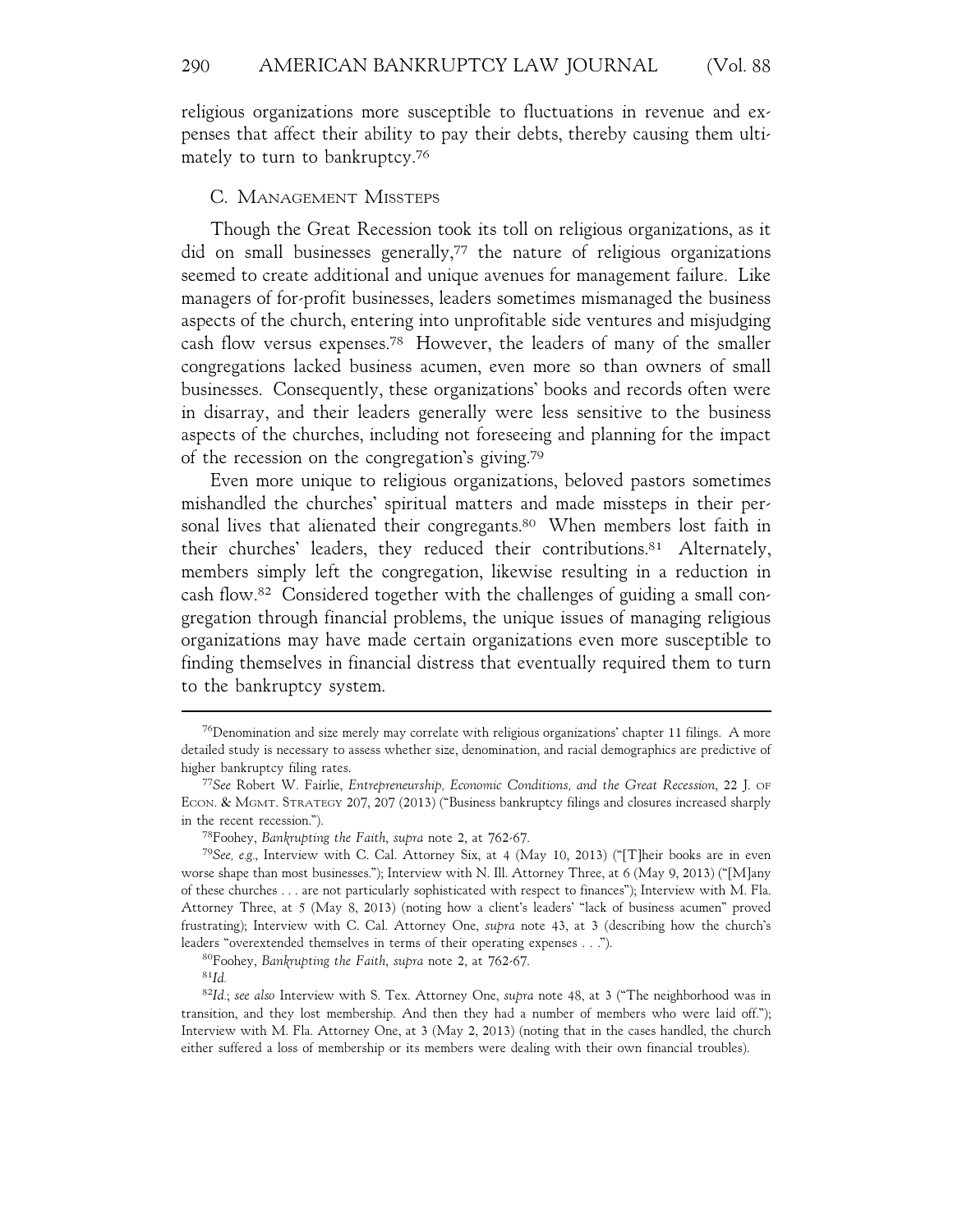## III. CHALLENGES IN REPRESENTING RELIGIOUS ORGANIZATIONS IN CHAPTER 11

The characteristics of many of the religious organizations that sought to reorganize likewise influenced the chapter 11 process, and presented bankruptcy attorneys with several stumbling blocks during their representations of religious organization debtors. In discussing these difficulties, attorneys highlighted practical considerations they thought other attorneys, judges, and parties involved in future cases may benefit from bearing in mind.

## A. UNCLEAR GOVERNING STRUCTURE: WHO IS THE CLIENT?

Attorneys identified religious organizations' governing structure as the leading "special consideration" to take into account in representing a religious organization in chapter 11.83 All of the attorneys' clients were overseen by a board, usually called the trustee board.<sup>84</sup> To file a chapter 11 petition, the organizations' articles of incorporation typically required this board to give written authorization.<sup>85</sup> However, some churches' bylaws gave authority to the "body" or laity, possibly requiring consensus among all members.86 As an initial matter, this prompted questions about who had the ability to authorize a filing.87

The main challenge, however, related to the board frequently granting significant control over the operations of the church to one pastor, who often also effectively controlled the board.<sup>88</sup> In these instances, attorneys' primary contact was usually this pastor.<sup>89</sup> The resulting mismatch between who at-

<sup>83</sup>One open-ended question I asked attorneys was: "Are there any special considerations that must be thought through when representing religious organizations?"

<sup>84</sup>State law provides that nonprofit corporations must be governed by boards. *See* ELIZABETH SCHMIDT, NONPROFIT LAW: THE LIFE CYCLE OF A CHARITABLE ORGANIZATION 47 (2011).

<sup>85</sup>*See, e.g.*, Interview with W. Tenn. Attorney Three, *supra* note 45, at 2 ("In order to satisfy the requirements of the Bankruptcy Code, I had to make sure that the board functioned appropriately."); Interview with Md. Attorney One, *supra* note 48, at 2 ("[O]nce [the church] get to the point of making a corporate resolution, you're basically dealing primarily with that lead person who signed the resolution.").

<sup>86</sup>*See* Interview with W. Tenn. Attorney One, at 2 (May 2, 2013) (noting that where a church belonged to the "body" under its bylaws, the church had authorized the pastor to make all the decisions).

<sup>87</sup>*See* Interview with N. Tex. Attorney Two, *supra* note 67, at 3 (noting that in one case, the secured creditor filed a motion questioning whether the church had secured proper authorization to file).

<sup>88</sup>*See, e.g.*, Interview with N. Ga. Attorney Two, at 2 (May 21, 2013) ("[A]ll of them have had [boards], some to a lesser extent than others."); Interview with Md. Attorney One, *supra* note 48, at 2 (comparing churches to "small business, sole proprietors . . . because there's usually one person that's the driving force behind [the church]"); Interview with N. Ga. Attorney One, *supra* note 45, at 3 (describing how the lead pastor controlled the board, which was comprised of family members); *see also supra* Part II.A.<br><sup>89</sup>In two other less common scenarios, the lead pastor or reverend was not the attorneys' primary

contact. In the first scenario, the pastor had moved to a different congregation or the congregation essentially had ousted the pastor. The senior deacon or trustee board then was left in charge. *See* Interview with Md. Attorney Two, at 2 (May 7, 2013) (noting that two senior deacons were the attorney's primary contacts after the lead pastor had left the congregation). Second, the religious organization employed a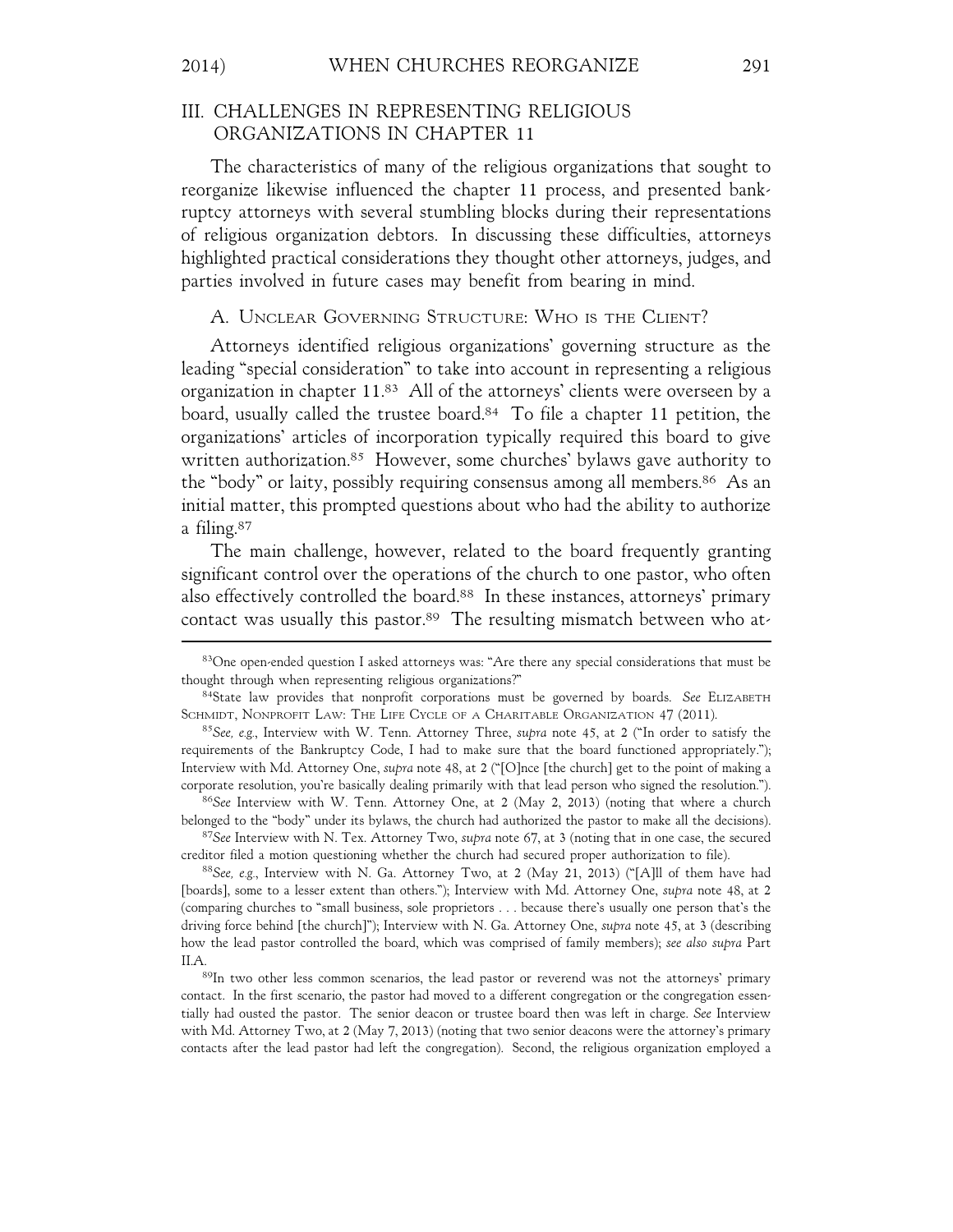torneys interacted with and reported to, and who had the ability, at least on paper, to make decisions for the organization resulted in questions about who truly "was speaking with authority."90 Even if a church's board members and congregants were deferential to their pastor, attorneys still struggled to make sure that everyone who needed to be involved was in "alignment" with the decisions that were being made.<sup>91</sup>

In this way, attorneys described religious organization chapter 11 cases as requiring "consensus building" 92 and "acting almost as a referee,"93 much more so than in small business cases. It took time to determine the pecking order of authority,94 to get a "feel for what is going on" besides the pastor's story,<sup>95</sup> and more generally to be sensitive to the different cultures that exist within religious organizations.<sup>96</sup> The "slippery" nature<sup>97</sup> of these organizations left attorneys feeling that they had more than one client,<sup>98</sup> and that an entire community was at stake.99 Because of the community aspect of the representation, attorneys enjoyed being part of these cases, even if they had to expend time and energy navigating the governing structure and culture.100 But they nonetheless focused on how crucial it is to be "smart" about interacting with the leader who comes to them, with the board members who may have the final say, and with the members whose input (monetary and otherwise) may be vital to saving the congregation.<sup>101</sup>

 $92$ Interview with C. Cal. Attorney Two, at 2 (Apr. 18, 2013).

93Interview with W. Tenn. Attorney One, *supra* note 86, at 4.

94Interview with S. Tex. Attorney Two, *supra* note 44, at 3; *see also* Interview with N. Ill. Attorney One, *supra* note 42, at 6 (noting that answers to questions about who owns the church entity "are simpler for small businesses, and they can be very convoluted for churches. Who is the client, who has the authority, that sort of thing").

95Interview with C. Cal. Attorney Three, *supra* note 47, at 2.

97Interview with S. Fla. Attorney Two, at 5 (Apr. 23, 2013).

<sup>98</sup>*See* Interview with W. Tenn. Attorney Two, *supra* note 54, at 6 ("[W]ith the church, you're dealing with at least two people, possibly ten people."); Interview with C. Cal. Attorney Six, *supra* note 79, at 4 ("There's more collective input.").

<sup>99</sup>*See* Interview with N. Ga. Attorney Two, *supra* note 88, at 1 ("You have to take into consideration the congregation, the other leaders in the church, the implication for the church and the community."). <sup>100</sup>*See infra* Part III.E.

<sup>101</sup>*See, e.g.*, Interview with Md. Attorney Three, at 5 (May 24, 2013) (noting that "my approach is going to be different the next time" in representing a church); Interview with C. Cal. Attorney Six, *supra* note 79, at 5 (noting that in future representations "I'll know what to look for"); Interview with S. Fla.

stricter governing structure whereby the head of the trustee board or the president of the congregation was the attorney's main contact. *See* Interview with N. Ill. Attorney Six, at 4 (May 28, 2013) (describing interacting with the president of the congregation of a church affiliated with a more organized denomination).

<sup>90</sup>Interview with E. N.C. Attorney One, *supra* note 45, at 2.

<sup>91</sup>Interview with E. N.C. Attorney Two, at 5 (May 13, 2013). *See also* Interview with N. Ill. Attorney Three, *supra* note 79, at 1 (describing how it was "difficult" to get in contact with all the people who ran the church); Interview with Md. Attorney Two, *supra* note 89, at 2 (noting that it took extra time to make sure that the governing body was "on the same page" as to what the church should do).

<sup>96</sup>Interview with C. Cal. Attorney Two, *supra* note 92, at 2.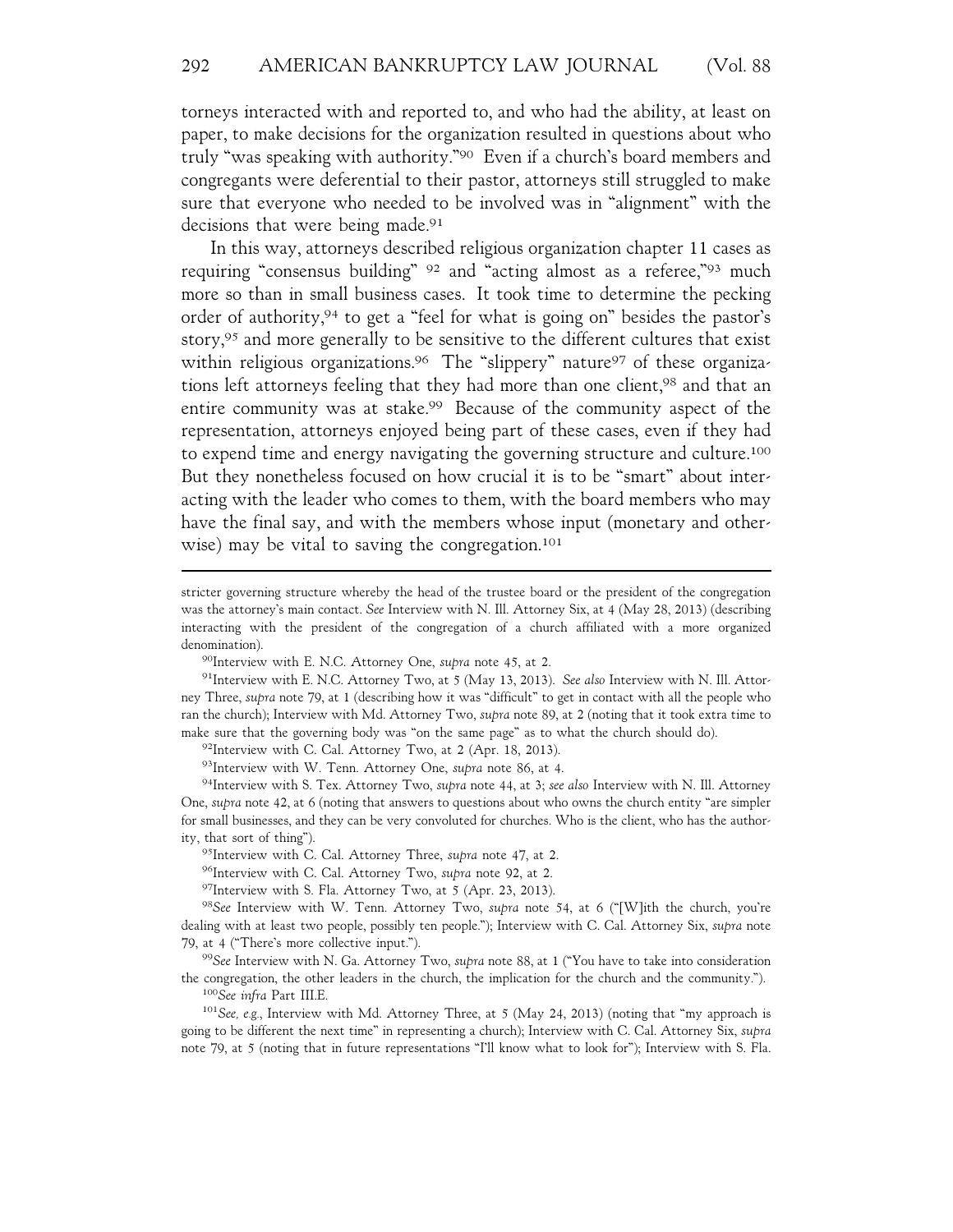#### B. THE CHURCH BUILDING AS AN ALBATROSS

Regardless of the underlying causes of religious organizations' financial distress, the primary goal of the vast majority of congregations studied was to save their building from foreclosure.<sup>102</sup> Attorneys representing religious organization debtors offered two insights into the unique issues surrounding saving the building that may have significantly influenced some of their clients' paths to bankruptcy, the reorganization processes, and case outcomes.

First, attorneys emphasized the strong emotional attachment that congregations have to their buildings. Congregants seemed to view their church building as "somewhere they can go and be proud and worship and invite other churches to visit and raise their families in. They are looking for a home."<sup>103</sup> Filing for bankruptcy was not merely about saving equity in a building, but about "keep[ing] the congregation and keep[ing] the church together."104 The loss of a particular building may have equaled the loss of the congregation.105 In short, "they fall in love with that one church."106

Because leaders and congregants often were "not driven by normal business considerations,"107 they may have behaved irrationally when faced with a foreclosing lender. Bankruptcy provided a venue for them to realize that they needed to downsize, to "get over" 108 losing their "spiritual homes."109 At the same time, the automatic stay<sup>110</sup> and the chapter 11 process gave leaders an opportunity to try to sell the buildings at higher than fire sale prices, potentially preserving some of the organizations' equity, which they could use to rebuild their congregations.111

103Interview with C. Cal. Attorney Three, *supra* note 47, at 6.

Attorney Two, *supra* note 97, at 5 (stating that "I'd be a lot smarter about" representing churches in the future).

<sup>102</sup>*See, e.g.*, Interview with Md. Attorney One, *supra* note 48, at 2 ("[A]t least in this area, it's all been about the real estate."); Interview with M. Fla. Attorney One, *supra* note 82, at 4 (noting that both cases handled were about the mortgage); Interview with C. Cal. Attorney Three, *supra* note 47, at 5 ("[C]hurches . . . got a little too ambitious and took on more debt than they could service.").

<sup>104</sup>Interview with E. N.C. Attorney One, *supra* note 45, at 4.

<sup>105</sup>*See* Interview with E. N.C. Attorney Two, *supra* note 91, at 6 ("[I]t would have been really disruptive to the church had they lost their buildings."); Interview with W. Tenn. Attorney Two, *supra* note 54, at 7 ("[I]f you don't have a building, I don't think you stay together very long.").

<sup>106</sup>Interview with N. Tex. Attorney Three, *supra* note 68, at 4.

<sup>107</sup>Interview with S. Fla. Attorney Two, *supra* note 97, at 4.

<sup>108</sup>Interview with C. Cal. Attorney Three, *supra* note 47, at 6.

<sup>109</sup>*See* Foohey*, Bankrupting the Faith*, *supra* note 2, at 767-68 (discussing how congregants "seem to become intertwined with the institutions' buildings").

<sup>110</sup>*See* 11 U.S.C. § 362(a) (2012) (imposing a stay on various actions by creditors to collect on their claims against the debtor).

<sup>111</sup>*See, e.g.*, Interview with Md. Attorney Two, *supra* note 89, at 2 (describing how a client sold its building during its case); Interview with N. Ill. Attorney Two, at 2 (May 7, 2013) (describing how a client planned to sell property); Interview with N. Ill. Attorney One, *supra* note 42, at 4 ("[T]he automatic stay give[s churches] some breathing space to . . . make transitions").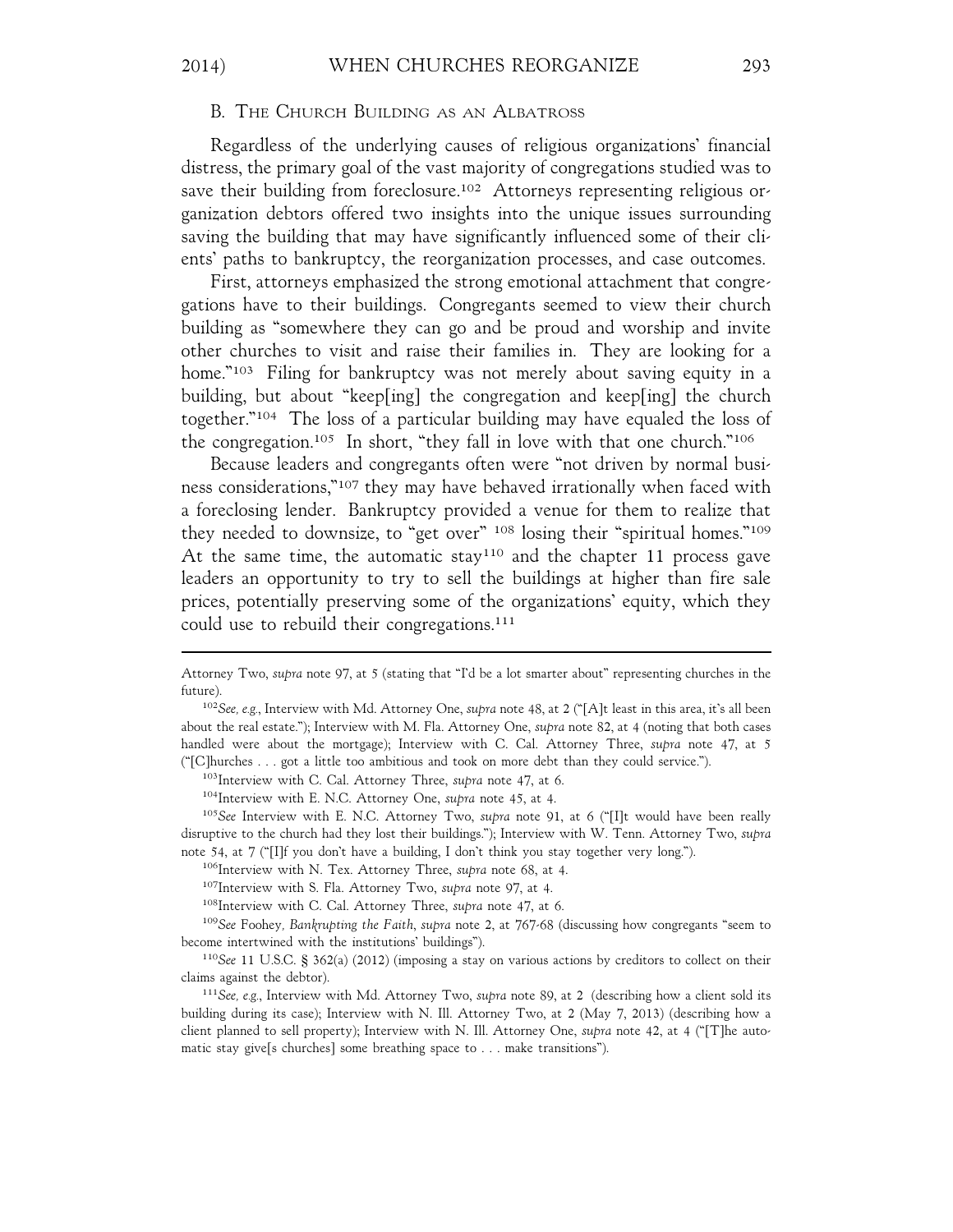Second, attorneys theorized that although mortgage lenders had threatened or initiated foreclosure proceedings, on balance, lenders did not want to foreclose on a church.<sup>112</sup> Banks may have worried that a church building would prove difficult to sell given that it is "built to be a church"113 and that the bank would not be able to "do anything with a church building except have a church in it."<sup>114</sup> Foreclosing on a religious organization also could invite bad publicity. For example, one attorney questioned, "in the end, who's going to foreclose on a church in a small town?"<sup>115</sup>

When pressed as to why banks would initiate proceedings they were not eager to conclude, one attorney hypothesized that federal legislation may require them to "pursue all of their rights and remedies," including foreclosure.116 Alternatively, mortgage lenders may threaten foreclosure in order to convince religious organizations' leaders that they need to make concessions. In some instances, leaders seemed to become so entrenched in their refusal to compromise on any item having to do with their members' "spiritual homes" that they became "convinced that the bank was the devil."117 Conversely, lenders' unwillingness to make deals with religious organizations, for whatever reason, may have impeded the productivity of negotiations, eventually requiring foreclosure.<sup>118</sup>

Moreover, though banks might have initiated foreclosure proceedings, some of the church leaders interviewed indicated that they learned of the possibility of filing bankruptcy from their lenders.119 One explanation for why lenders would start a foreclosure but suggest a bankruptcy filing to their borrowers is that a chapter 11 proceeding offered the lender a way to gain access to the debtor's financial records, allowing it to better assess the religious organization's continued viability.120 As an added bonus, the chapter 11 process would force the churches to conform to budgeting requirements and

117Interview with W. Tenn. Attorney Two, *supra* note 54, at 7.

118One explanation relates to leaders' poor record keeping skills. *See supra* note 79 and accompanying text. Lenders may have foreclosed because they had little way of knowing the financial stability of the religious organization debtors and effectively decided to cut their losses and move on.

119Interview with M. Fla. Leader Three, *supra* note 70, at 3; Interview with W. Tenn. Leader One, *supra* note 72, at 3; Interview with M. Fla. Leader One, *supra* note 72, at 2.

<sup>112</sup>*But see* Interview with M. Fla. Attorney One, *supra* note 82, at 4 (hypothesizing that banks may wait to initiate foreclosure proceedings, but once started, would follow through).

<sup>113</sup>Interview with W. Tenn. Attorney Three, *supra* note 45, at 2.

<sup>114</sup>Interview with W. Tenn. Attorney Two, *supra* note 54, at 3; *see also id*. ("[S]ometimes, some of the banks, if you just say, well, here are the keys, they'll back off and work with you.").

<sup>115</sup>Interview with N. Tex. Attorney Two, *supra* note 67, at 5; *see also* Interview with N. Ill. Attorney Four, *supra* note 54, at 4 ("[M]any banks are reluctant to foreclose on some of these churches for various reasons . . . goodwill and their reputation in the community and so forth.").

<sup>116</sup>Interview with N. Ga. Attorney Three, *supra* note 48, at 4; *see also* W. Tenn. Attorney Two, *supra* note 54, at 9 ("These big banks, federal regulations don't permit them to work with people.").

<sup>&</sup>lt;sup>120</sup>Debtors must file schedules detailing assets, debts, and financial affairs, and monthly reports of net income. 11 U.S.C. § 521(a) (2012).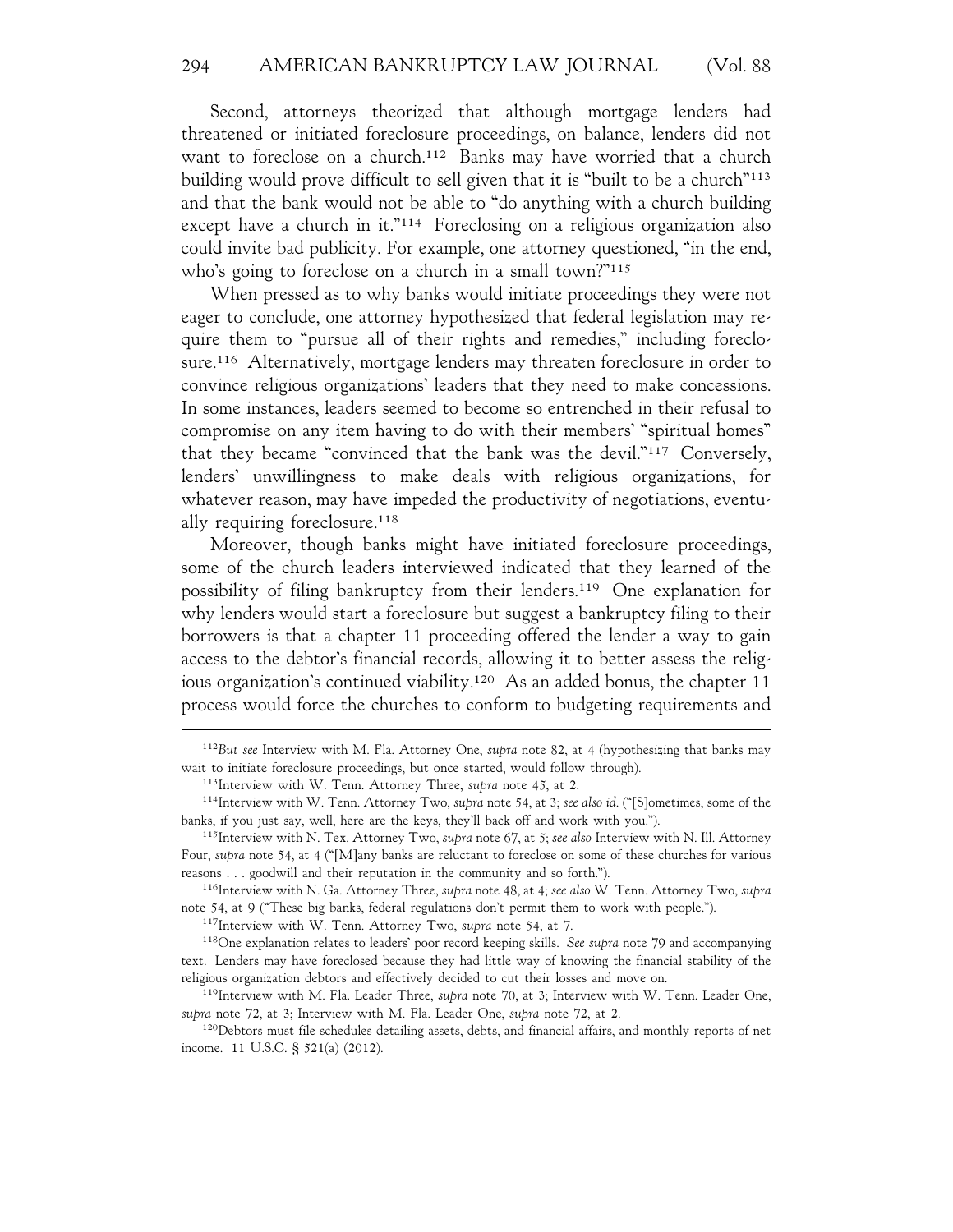reorganization plans, as required by the Code.121

In short, prior to filing, religious organizations' buildings become an albatross for some debtors and lenders. Overly emotional attachment of leaders and congregants to their "spiritual homes" may have impeded progress in restructuring their mortgages, while lenders also may have heeded their own interests that likewise stalled negotiations. Post-filing, lenders' apparent desire not to foreclose on churches may have opened the door for successful negotiations during the chapter 11 proceedings. Leaders' ultimate goal of preserving their congregations similarly may have led to productive outcomes as leaders came to realize what was achievable.

### C. LICENSES AND PERMITS; CASH COLLATERAL DISPUTES

Although saving the building was the primary goal of reorganization, attorneys identified two other significant hurdles that threatened the reorganization effort. First, in an attempt to generate revenue to meet expenses, some organizations undertook side businesses, such as operating daycares and delis. These side operations required the maintenance of licenses and permits and timely inspections. Unfortunately, some leaders were not versed in the intricacies of these requirements or were not sufficiently attentive to the business aspects of the church to keep up with the requirements. Lapsed licenses, revoked permits, and unanticipated problems with local ordinances plagued a few attorneys.122

Second, more prevalently, religious organizations faced disputes about cash collateral upon filing.123 Some attorneys were surprised when lenders asserted that monies coming into the church from congregants' donations were part of their collateral and that the lenders had a right to influence how the funds were spent on a monthly basis.124 Approaching the issue from a religious perspective, one attorney thought it "offensive" and "crass" that the

<sup>121</sup>Monthly reporting may function as a budgeting tool. *See* Interview with W. Tenn. Leader Two, *supra* note 70, at 7 (referencing the reporting requirements and noting that keeping records is "extremely important"); Interview with M. Fla. Leader Two, *supra* note 70, at 4 (discussing how the chapter 11 process allowed the church to make budget adjustments). To be confirmed, bankruptcy courts must find proposed plans feasible, among other requirements. 11 U.S.C. § 1129(a); *see also* Interview with C. Cal. Leader One, *supra* note 71, at 6 (describing how the confirmed plan helped the church "stay on top of the finances as it relates to chapter 11").

<sup>122</sup>*See* Interview with S. Fla. Attorney Three, *supra* note 41, at 4 (noting that questions arose as to a deli license); Interview with C. Cal. Attorney Four, at 2 (Apr. 18, 2013) (discussing how some religious organizations donate or sell food and noting that "they might not be aware about these special licenses that they need").

<sup>123</sup>Cash collateral refers to "cash, negotiable instruments, documents of title, securities, deposit accounts, or other cash equivalents" that are property of the estate and subject to a security interest. 11 U.S.C. § 363(a) (2012). The debtor-in-possession or trustee must obtain permission from the secured party or an order from the bankruptcy court to use cash collateral in the ordinary course of business during the chapter 11 case. 11 U.S.C. § 363(c).

<sup>124</sup>*See* Interview with N. Ill. Attorney Five, at 2 (May 16, 2013) (noting issues with cash collateral);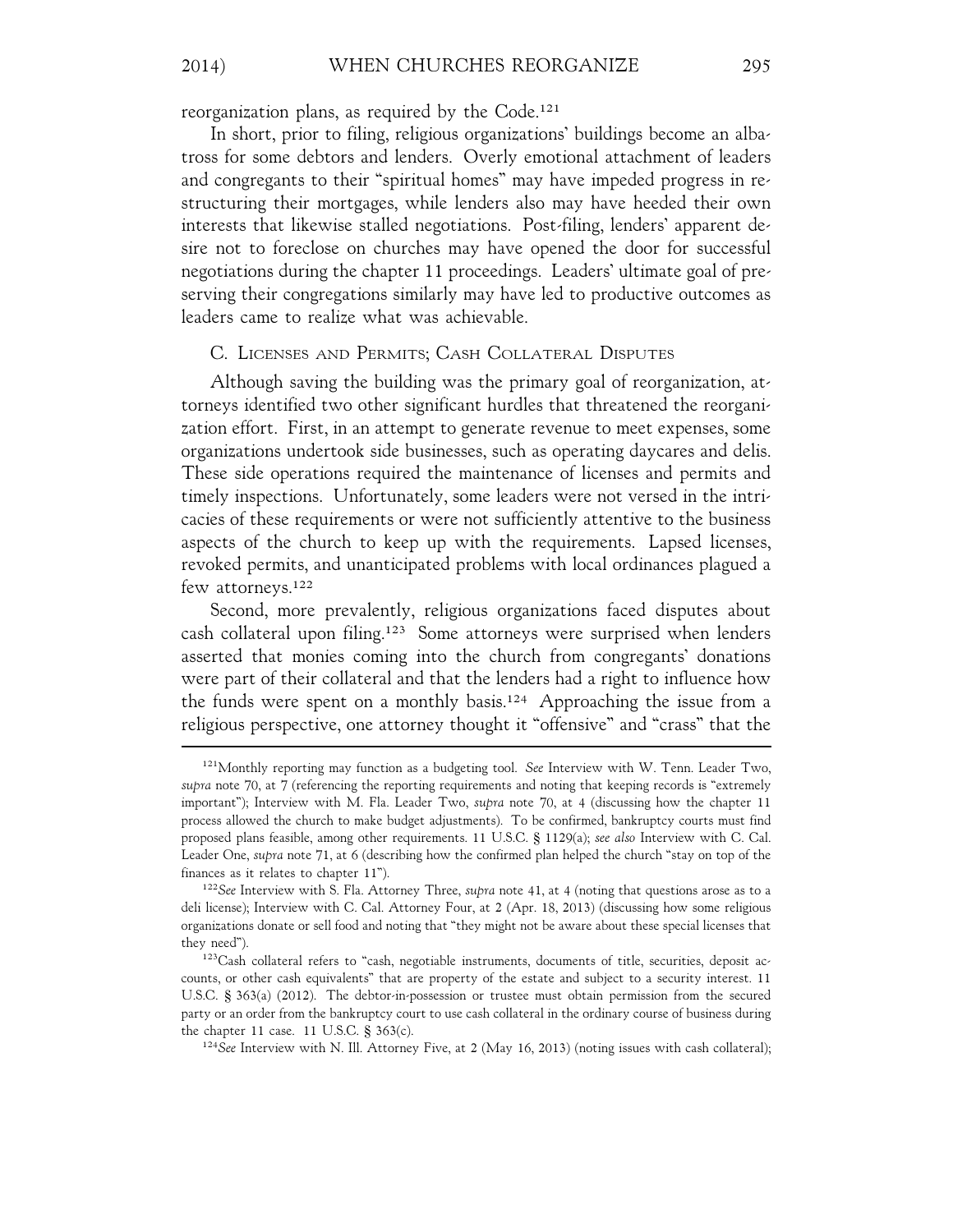bank claimed a security interest in the "general church revenues" because "the church is the body of Christ, it's the people."125

While not all lenders claimed a lien on the collections and pledges,<sup>126</sup> one attorney counseled that if there is any possibility that lenders might claim a right to donations and pledges, the debtor should preemptively file a motion requesting that the court "determine that the tithes and offerings are not cash collateral."127 This advice reflected the attorney's concern that not having control over cash flow post-petition could severely impact the church's ability to reorganize.128 Attorneys' emphasis on cash flow reflected their greater concern about creating confirmable plans for organizations whose revenue came from members' voluntary donations.

# D. ESTABLISHING REALISTIC EXPECTATIONS REGARDING FUTURE **REVENUES**

The most serious obstacle that attorneys faced in these cases related to the need to demonstrate that the debtors would have positive cash flow in the future. Perhaps the most distinctive characteristic of many of the religious organizations was that their income defied projection. Attorneys contrasted for-profit business cases, where the debtor could extrapolate future revenue from past performance, with religious organization cases, where "[p]ast performance [didn't] seem to matter in the church if the congregation want[ed] to survive."129 Religious organizations in the end are businesses that principally offer religious services, but "the individuals who take advantage of those services are not obligated to pay anything."130 Put differently, "[a] church sells salvation and peace of mind. And the parishioners contribute voluntarily for that."131 And although "that's functionally equivalent to a small business selling its product or service,"<sup>132</sup> attorneys thought that the nature of religious organizations' services made it more difficult to determine "how much [money] is going to go in the basket each Sunday."133

Crucially, the concomitant complexity in making projections translated to

<sup>128</sup>*Id.*

<sup>132</sup>*Id.*

Interview with S. Fla. Attorney One, *supra* note 41, at 3 (noting that the biggest conflict in the case was over cash collateral).

<sup>125</sup>Interview with E. N.C. Attorney Two, *supra* note 91, at 3.

<sup>126</sup>*See* Interview with N. Ga. Attorney Three, *supra* note 48, at 2 (discussing how helpful it is that "the church's tithes and offerings . . . are not usually cash collateral"); Interview with S. Tex. Attorney One, *supra* note 48, at 3 (noting that the lenders' attorney did not "push" about cash collateral).

<sup>127</sup>Interview with N. Ga. Attorney Three, *supra* note 48, at 2.

<sup>129</sup>Interview with C. Cal. Attorney Six, *supra* note 79, at 6.

<sup>130</sup>Interview with M. Fla. Attorney Three, *supra* note 79, at 2.

<sup>131</sup>Interview with C. Cal. Attorney One, *supra* note 43, at 3.

<sup>133</sup>Interview with N. Ill. Attorney Four, *supra* note 54, at 2; *see also* Interview with N. Ga. Attorney Two, *supra* note 88, at 3 (noting that income projections may not materialize); Interview with N. Ill.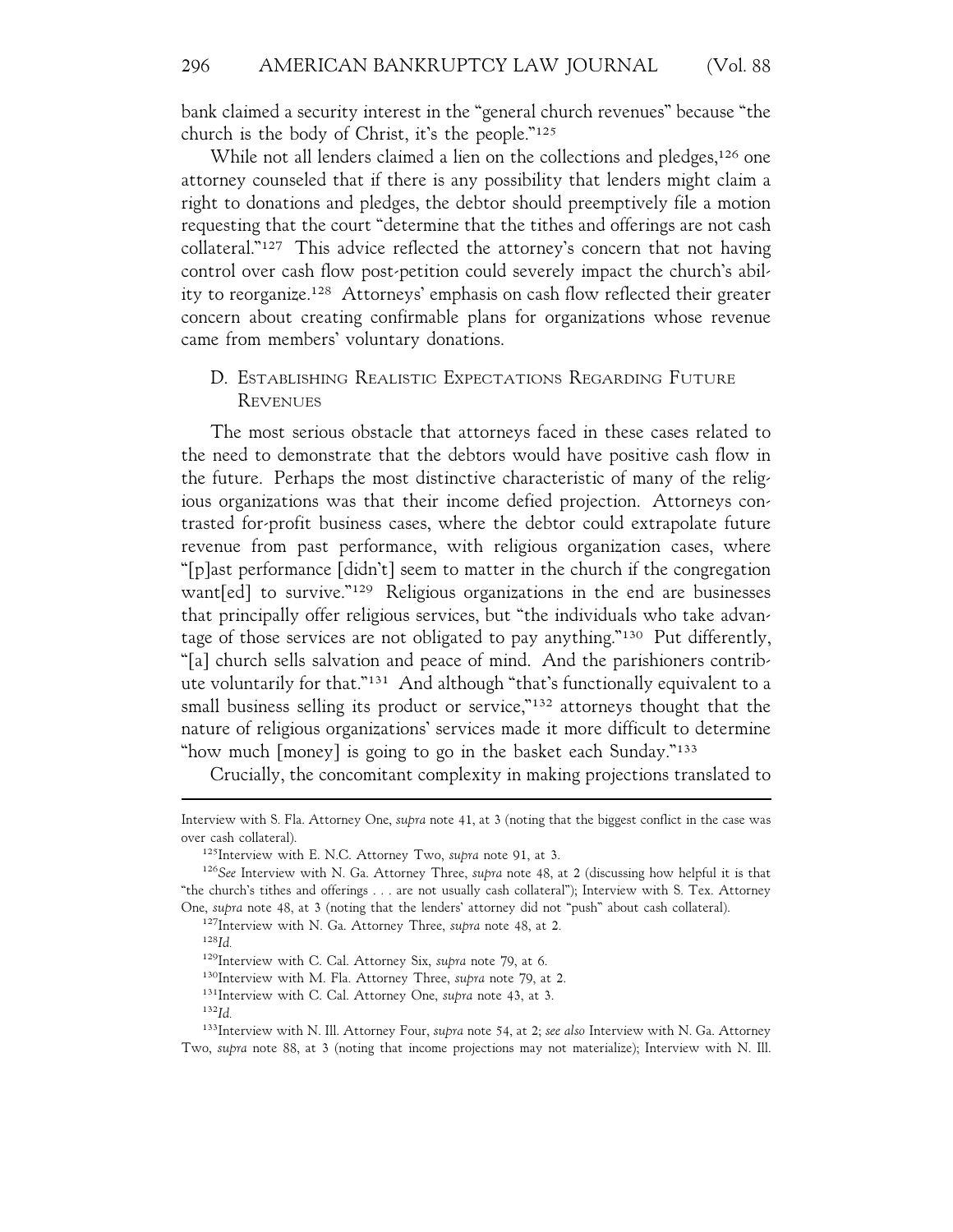attorneys worrying about crafting plans that bankruptcy courts, creditors, and the United States Trustee would find credible.134 Their concerns seemed to derive from two primary considerations. The first relates to religious organizations' "customers." Congregants did not necessarily behave like typical consumers. "Everything [was] dependent on the congregation."135 If a "critical mass" of members wanted to see the church survive, money almost magically flowed into the church.136 For example, in the context of a church with a larger membership base—that is, one that could achieve a critical mass of committed members—if the church needed more money, "the congregation just came up with it."137 Moreover, if congregants did not have sufficient liquid funds available, members would do "what they [had] to do in order to keep their church afloat," including personally guaranteeing loans.138

On the other hand, if congregants became disillusioned, they tended to leave the church as a group, resulting in the church perishing swiftly and the bankruptcy court dismissing the case quickly. 139 This dynamic overall did not reflect the standard model for projecting revenues. And this led attorneys to note that "how the church is going to pay for things" is "something that has to get a little more attention, a little more thought."140

Attorneys also thought that leaders had unrealistic expectations about what chapter 11 could achieve for their organizations. Leaders assumed that upon filing, bankruptcy was "going to solve all of our problems."141 They

135Interview with E. N.C. Attorney Three, *supra* note 47, at 2.

136Interview with C. Cal. Attorney Two, *supra* note 92, at 6; *see also* Interview with N. Ill. Attorney Six, *supra* note 89, at 2 ("[A] lot of [the plan process] was getting support from members of the church . . . .").

137Interview with C. Cal. Attorney Six, *supra* note 79, at 4.

138Interview with N. Ill. Attorney Four, *supra* note 54, at 4; *see also* Interview with N. Ga. Attorney One, *supra* note 45, at 4 (noting that a bishop personally guaranteed a church's obligation); Interview with W. Tenn. Attorney One, *supra* note 86, at 4 ("[B]anks want people to personally guarantee loans."). Very few religious organizations' loans initially were guaranteed or co-signed by leaders or congregants. *See* Foohey, *Bankrupting the Faith*, *supra* note 2, at 760.

<sup>139</sup>*See* Interview with Md. Attorney Three, *supra* note 101, at 4 (noting that the operating reports every month showed negative disposable income and thus a plan was not feasible); Interview with N. Ill. Attorney Five, *supra* note 124, at 3 ("[I]f they don't have the money coming in, the case isn't going to last much to begin with.").

<sup>140</sup>*See* Interview with Md. Attorney Two, *supra* note 89, at 5.

141Interview with Md. Attorney Three, *supra* note 101, at 2-3. *See also* Interview with C. Cal. Attorney Three, *supra* note 47, at 5 ("Whether it's a nonprofit or a consumer, you're still dealing with people. And people have funny ideas about stuff.").

Attorney One, note 42, at 3-4 (noting that "[churches'] revenues are not as predictable" because they are relying on donations).

<sup>134</sup>*See, e.g.*, Interview with W. Tenn. Attorney Three, *supra* note 45, at 2 (contrasting small businesses with churches, as to which "[y]ou don't have the ability to make close projections regarding income"); Interview with N. Ga. Attorney One, *supra* note 45, at 4 (noting that the bank "wanted to just have a good understanding that there was going to be a revenue stream to satisfy [the church's] debt); Interview with C. Cal. Attorney Five, at 3 (May 7, 2013) (commenting that someone "could throw in one of these religious things and mess everything up").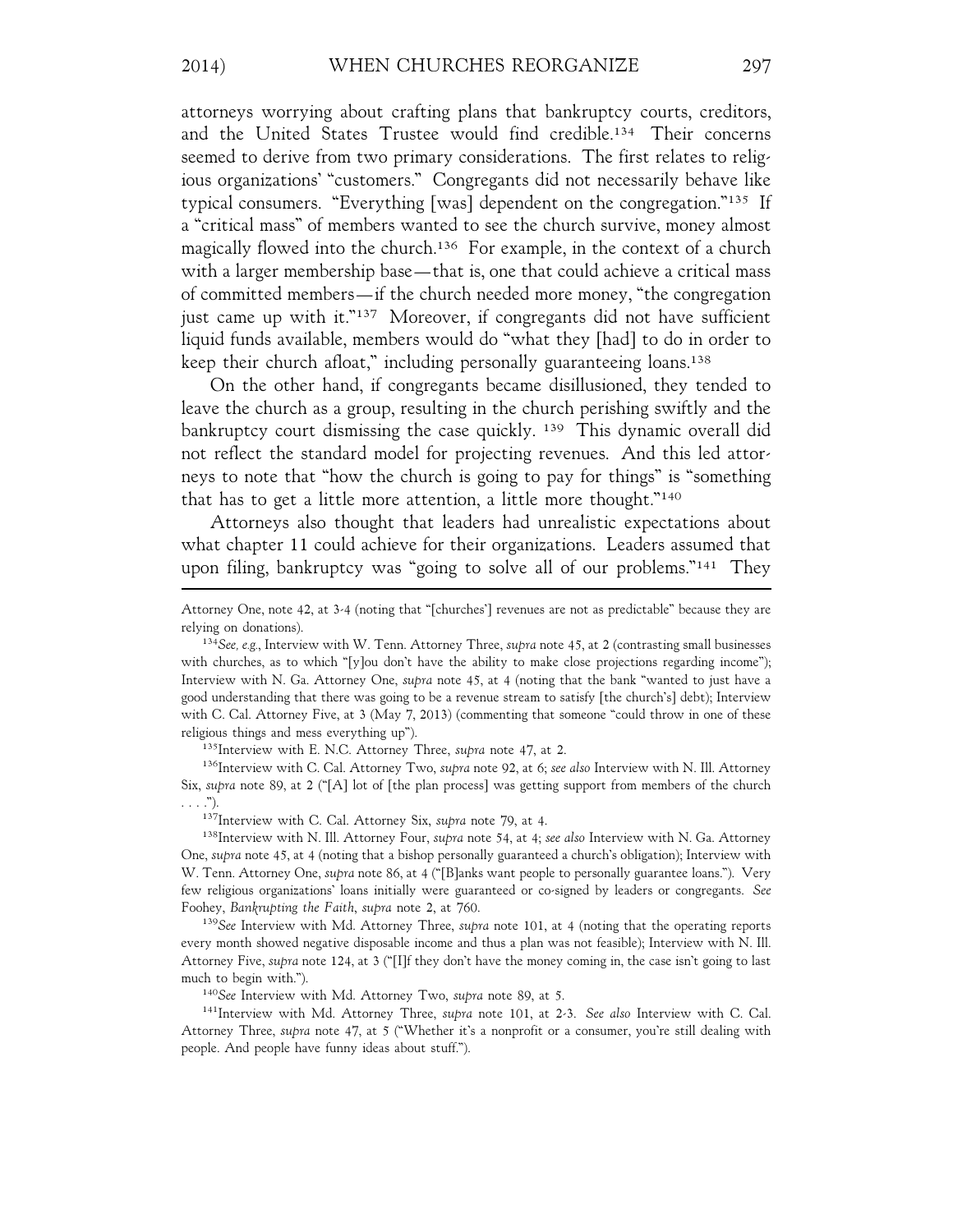believed "God will provide a donor if they need the money,"142 had unrealistic ideas about how they would cut expenses,<sup>143</sup> and "[didn't] like to think of [the churches] as businesses."144 Attorneys sometimes "[did] not get the level of cooperation that [they thought they] should, which caused "delays" and "problems."145 This further contributed to the difficulty in putting forth a realistic proposal for restructuring the mortgage.

## E. ATTORNEY COMPENSATION

Though many chapter 11 debtors may pay their bankruptcy attorneys reluctantly, some religious organization clients seemed to believe they had a religious right to a break on fees. Some leaders asked for a reduction in attorneys' fees, claiming that attorneys were "doing it for the better good of the community"146 or should "have mercy" on the congregation.147 Attorneys likewise had taken on the representations with the assumption that there was a "little bit higher risk of not being paid in full" as compared to small business clients.148 In fact, attorneys were willing to cut religious organizations breaks: 63% of the attorneys reduced their hourly rate, lowered their retainer, were "more generous" with time, or otherwise adapted their fees.149 Some attorneys explicitly mentioned that the religious nature of the organization motivated them to tailor their fees.150 In contrast, a few attorneys did not believe the nature of the client's business should influence the fees they charged.151

<sup>142</sup>Interview with N. Ill. Attorney Five, *supra* note 124, at 4.

<sup>143</sup>*See* Interview with N. Ill. Attorney Four, *supra* note 54, at 4 ("[P]reacher says, I can do this, I can increase the tithes, and I can increase the offerings, and I can cut ten percent of money and staff, cut my salary, so forth."); Interview with M. Fla. Attorney One, *supra* note 82, at 2 ("You just have to make sure they are being realistic . . . .").

<sup>144</sup>Interview with N. Ill. Attorney One, *supra* note 42, at 2; *see also* Interview with N. Tex. Attorney Three, *supra* note 68, at 2 ("[Church leaders] don't really understand the financial part of the business."); Interview with N. Ill. Attorney Two, *supra* note 111, at 4 ("[Leaders] don't think like a business.").

<sup>145</sup>Interview with Md. Attorney One, *supra* note 48, at 3. *See also* Interview with C. Cal. Attorney Five, *supra* note 134, at 3 (commenting that religious organization leaders sometimes "want to play attorney").

<sup>146</sup>Interview with N. Ill. Attorney Five, *supra* note 124, at 2.

<sup>147</sup>Interview with Md. Attorney Three, *supra* note 101, at 2; *see also* Interview with C. Cal. Attorney Six, *supra* note 79, at 2 (noting that clients "tried to box me in from the beginning" regarding fees).

<sup>148</sup>Interview with E. N.C. Attorney One, *supra* note 45, at 2; *see also* Interview with S. Fla. Attorney Three, *supra* note 41, at 2 ("Did I know I was going to eat something at the end? Yes.").

<sup>149</sup>Interview with C. Cal. Attorney Two, *supra* note 92, at 2.

<sup>150</sup>*See* Interview with N. Ill. Attorney Four, *supra* note 54, at 2 ("I try to give the churches a discount."); Interview with Md. Attorney Two, *supra* note 89, at 2 ("I did discount my fee just because of the nature of the organization."); Interview with W. Tenn. Attorney One, *supra* note 86, at 1 ("I did adapt them because of the nature of the situation.").

<sup>151</sup>*See* Interview with N. Ill. Attorney One, *supra* note 42, at 2 (noting that there is a misconception that nonprofits should pay less); Interview with S. Fla. Attorney Two, *supra* note 97, at 2 ("I treat it like an entity like any other entity, be it a church or a charitable organization or foundation."); Interview with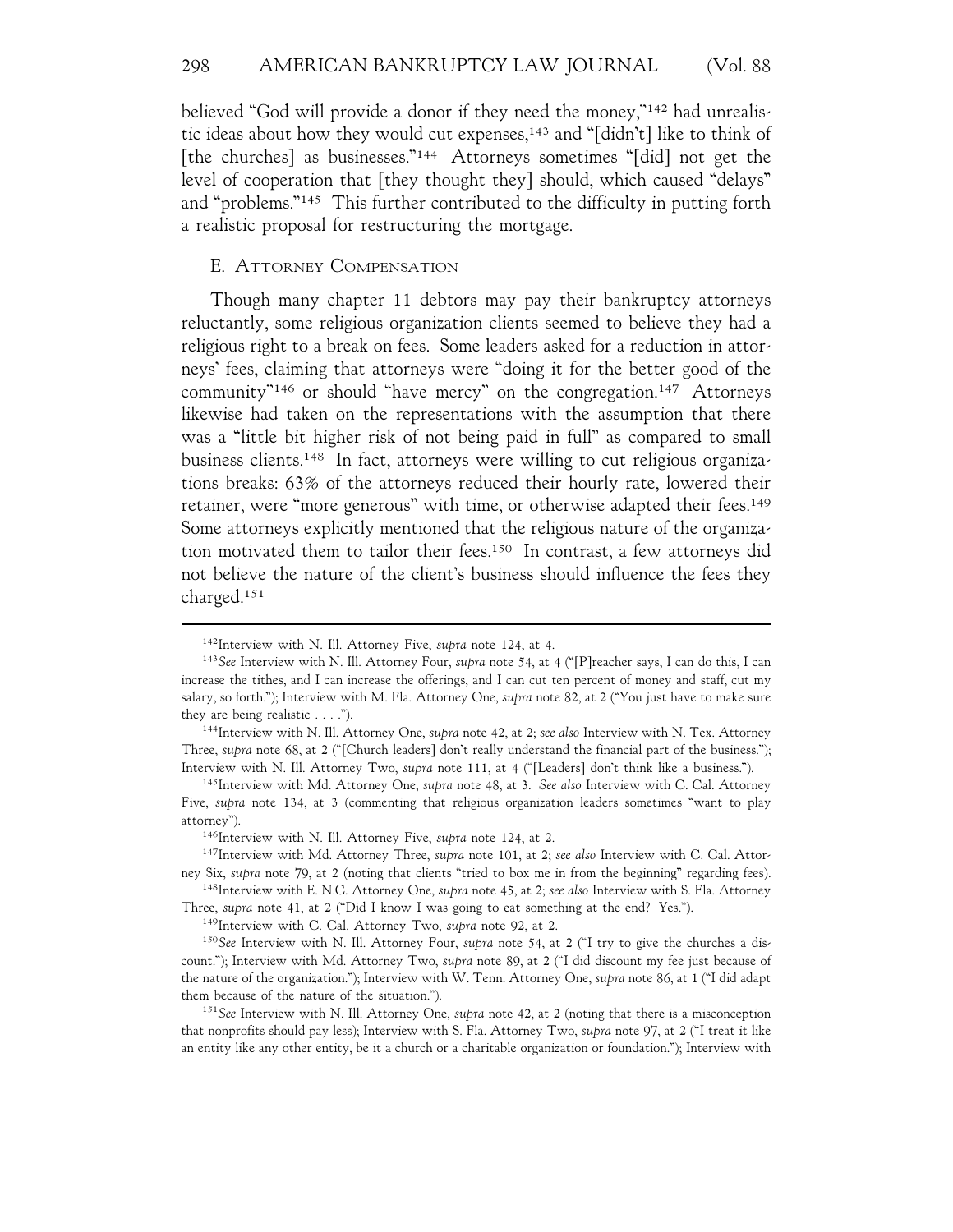The uniqueness of religious organization chapter 11 cases and the increased risk of nonpayment of fees theoretically could cause attorneys to hesitate to take on future representations of religious organization debtors. But even those attorneys who adapted their fees and who acknowledged that these cases were "complex" 152 and required "extra effort" 153 said that they would represent another religious organization if approached.<sup>154</sup> Indeed, a subset of the attorneys interviewed found the work particularly "rewarding"<sup>155</sup> and "more fulfilling" as compared to their other debtor work.<sup>156</sup> Representing religious organization debtors gave these attorneys a greater sense of helping their communities.<sup>157</sup> In some instances, it provided them with the chance to integrate their professional lives with their own faith.<sup>158</sup> Moreover, regardless of the attorneys' individual views, their combined experiences show that even in the face of the hurdles detailed above, the chapter 11 process assisted religious organizations in retaining their buildings and maintaining their communities, in turn potentially affording creditors greater recoveries.

## IV. SUCCESS THROUGH THE REORGANIZATION PROCESS

"Success" in chapter 11 is relative and often difficult to define. Scholars traditionally have measured success based on the percentage of cases in which a plan is confirmed.159 In the context of religious organizations' chapter 11 cases, considering debtors' primary goal of preserving their communities and

C. Cal. Attorney One, *supra* note 43, at 3 (explaining that there was nothing different between a church and a small business that needed to reorganize).

<sup>152</sup>Interview with N. Ga. Attorney Two, *supra* note 88, at 1; *see also* Interview with W. Tenn. Attorney One, *supra* note 86, at 4 (characterizing the cases as "challenging"); Interview with S. Fla. Attorney One, *supra* note 41, at 5 (same).

<sup>&</sup>lt;sup>153</sup>Interview with N. Tex. Attorney One, at 4 (May 1, 2013).

<sup>&</sup>lt;sup>154</sup>Thirty out of thirty-two attorneys who were continuing their chapter 11 practices said they would represent a religious organization again. One other attorney was retiring and two other attorneys were focusing on consumer cases going forward. Attorneys who indicated that they may hesitate to take on another religious institution's reorganization case alluded to the internal dynamics and lack of revenue unless the congregation backed the church, the probability of which seemed random, as prompting their reluctance.

<sup>155</sup>Interview with S. Fla. Attorney One, *supra* note 41, at 5.

<sup>156</sup>Interview with C. Cal. Attorney Four, *supra* note 122, at 5.

<sup>157</sup>*See* Interview with N. Ill. Attorney Four, *supra* note 54, at 6 ("Many churches that come to me are people that have nowhere else to go."); Interview with N. Tex. Attorney One, *supra* note 153, at 4 ("I really want to make it work because these people contribute to the community and they're good people.").

<sup>158</sup>*See* Interview with E. N.C. Attorney Two, *supra* note 91, at 6 (describing the representation in terms of "ministry"); Interview with S. Tex. Attorney Two, *supra* note 44, at 7 (noting the benefit of being able to speak "the language of religion").

<sup>159</sup>*See* Foohey, *Bankrupting the Faith*, *supra* note 2, at 752; Lynn M. LoPucki, *The Debtor in Full Control—Systems Failure Under Chapter 11 of the Bankruptcy Code? (pt. 1)*, 57 AM. BANKR. L. J. 99, 106 (1983) ("From the viewpoint of the courts or policy makers, confirmation and consummation of a plan are probably both necessary elements of success.").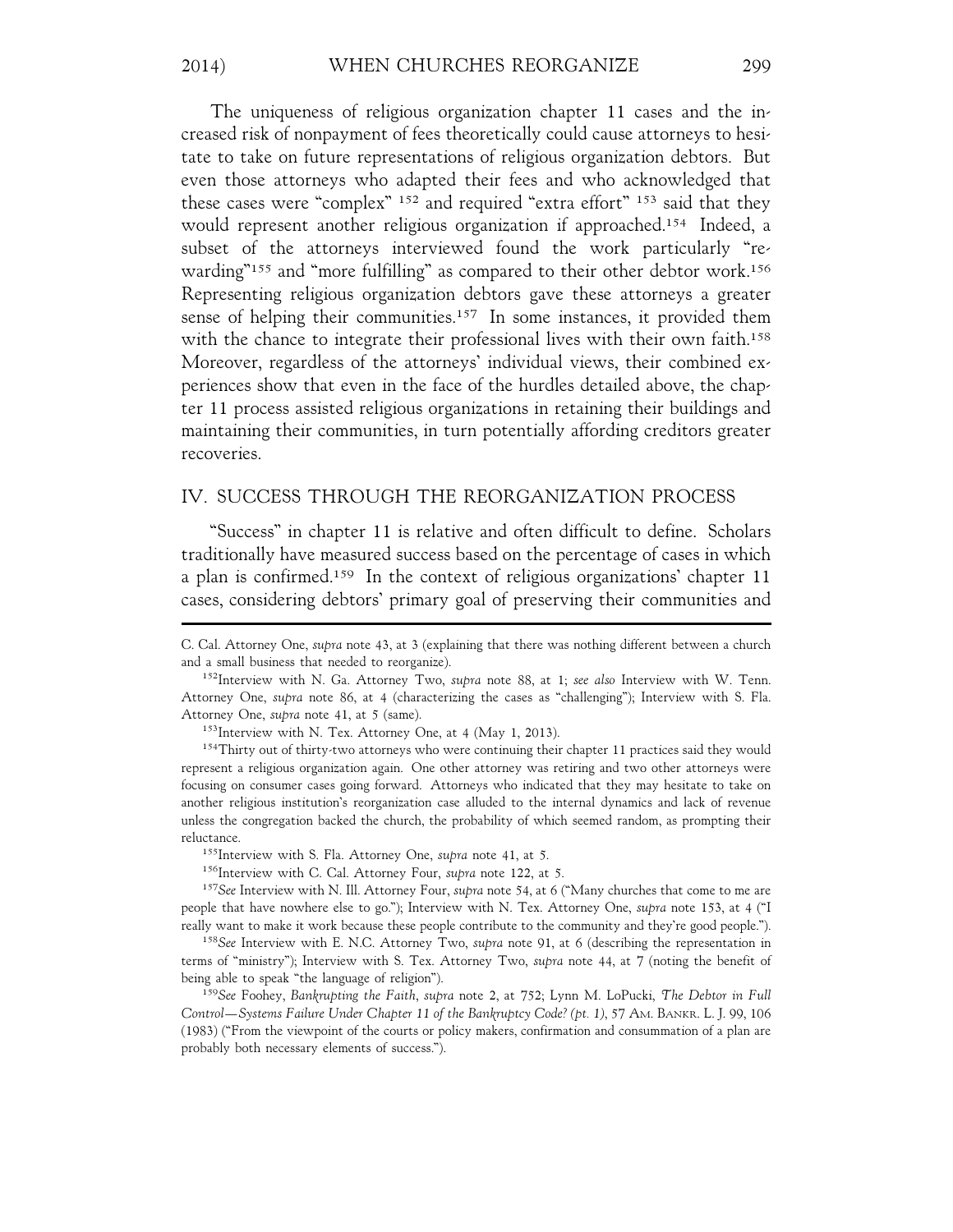secondary goal of saving their buildings (which may be necessary to achieve their primary goal),160 success may be broadened to include outcomes whereby congregations continued operating post-bankruptcy. Such outcomes would include a settlement between the debtor and its creditors during the case, a settlement achieved out-of-court after the case was dismissed, or a sale of assets that yielded sufficient funds for the congregation to continue operating, albeit possibly in a different location. From this broader perspective of success, the chapter 11 process seemed highly successful in achieving these goals for religious organizations.

Solely from reviewing court records, 34% of the religious organization cases studied ended productively.161 The court confirmed a plan in 25% of the cases, and in 9% of the cases, the debtor and its creditors negotiated a settlement during the pendency of the case that allowed the organization to continue operating post-bankruptcy.162 In the context of chapter 11 generally, this percentage reflects a success rate on par with or greater than previous reports of success in cases filed by for-profit businesses.163

Bankruptcy court records reflect that judges dismissed the other cases for various reasons, including because the debtor failed to file documents timely, secured creditors or the UST argued that the reorganization was not feasible, or the debtor filed a motion to dismiss that contained little or no explanation of why it sought dismissal. 164 The filing data also show that the court dismissed these cases relatively quickly,<sup>165</sup> thereby reducing administrative expenses, possible general loss of value, and the time during which creditors

<sup>160</sup>*See* Foohey, *Bankrupting the Faith*, *supra* note 2, at 767-68 (noting that the survival of a congregation often seemed tied to saving the church building).

<sup>161</sup>*Id.* at 756 tbl.6.

<sup>162</sup>*Id.* If confirmed liquidation plans are added to the calculation, 35% of cases ended productively. *Id.* <sup>163</sup>*See, e.g.*, Anne Lawton, *Chapter 11 Triage: Diagnosing a Debtor's Prospects for Success*, 54 ARIZ. L.

REV. 985, 1004 (2012) (reporting a 34% confirmation rate in a sample of chapter 11 cases filed in 2004); Warren & Westbrook, *supra* note 8, at 615 (reporting a 30.3% confirmation rate in a sample of chapter 11 cases filed in 1994 and a 33.4% confirmation rate in a sample of chapter 11 cases filed in 2004); Douglas G. Baird & Edward R. Morrison, *Serial Entrepreneurs and Small Business Bankruptcies*, 105 COLUM. L. REV. 2310, 2324 (2005) (studying small businesses that filed under chapter 11 in the Northern District of Illinois during 1998 and reporting a 22% confirmation rate, plus an additional 8% of cases that ended in a consensual agreement between the debtor and creditors, for a combined success rate of 30%); Edward M. Flynn, Statistical Analysis of Chapter 11, Administrative Office of the United States Courts 10-11 (Oct. 1989) (unpublished report) (reporting a 17% confirmation rate for chapter 11 cases filed between 1979 to 1986).

<sup>164</sup>Foohey, *Bankrupting the Faith*, *supra* note 2, at 745-49.

<sup>&</sup>lt;sup>165</sup>For example, the median time frame in which bankruptcy courts disposed of cases was seven and one-half months and, in cases in which no plan had been proposed, the median was four and one-half months. *Id.* at 747 tb1 4. A prior study of chapter 11 characterized the median time of seven months as "remarkably quick." Warren & Westbrook, *supra* note 8, at 631-32; *see also* Foohey, *Bankrupting the Faith*, *supra* note 2, at 745-46 (discussing reasonable benchmarks of how long it takes to sell a business privately or reorganize under previous bankruptcy laws).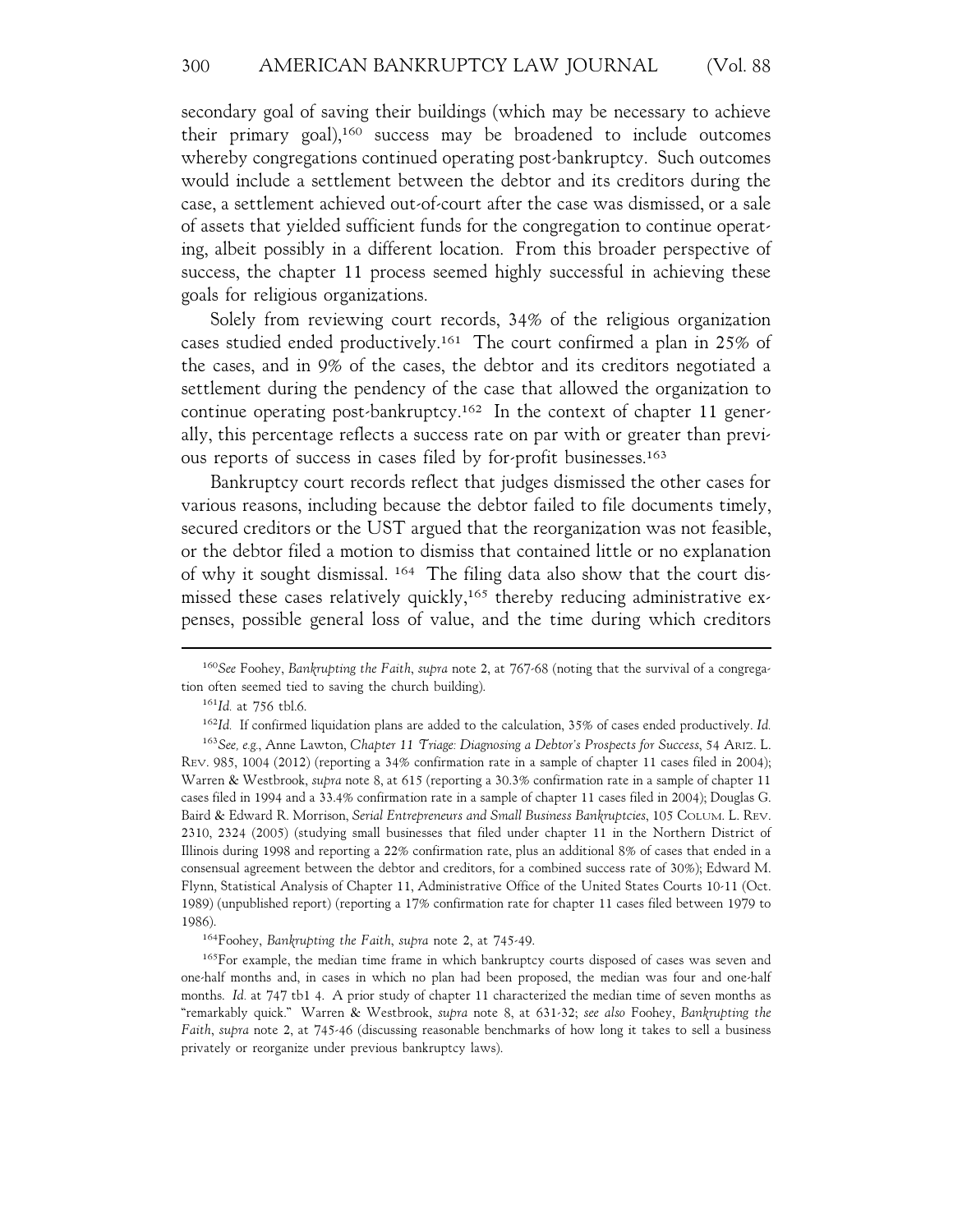## 2014) WHEN CHURCHES REORGANIZE 301

were unable to collect on their debts. 166

But one can glean only so much information from court records in terms of analyzing the successes of chapter 11. The interviews with attorneys indicate that many more cases ended productively than is evident from examining the filing data, and that a sizable majority of the religious organizations survived post-bankruptcy, even if they had to relocate the congregation. Table 3 summarizes the outcome of the fifty two religious organization chapter 11 cases that attorneys discussed in detail during the interviews.167

|                                  |    | %    |
|----------------------------------|----|------|
| Reorganization Plan Confirmed    | 12 | 23.1 |
| Agreement with Creditors         | 18 | 34.6 |
| Dismissed; Resolved Issues Later | 3  | 5.8  |
| Dismissed; Closed or Unresolved  | 19 | 36.5 |
| Total                            |    | 1000 |

Table 3: Outcomes of Religious Organization Cases Handled by Interviewed Attorneys

In 23% of these fifty two cases, the court confirmed a reorganization plan. This percentage aligns with the reorganization plan confirmation rate among all religious organization debtors that filed during the study timeframe.168 But in another 35% of the cases, the debtor and its creditors came to an agreement during the pendency of the proceedings, a percentage that is almost four times greater than what I was able to verify through a conservative review of court records. Fifteen (83%) of the eighteen court-approved agreements involved a refinancing or similar form of settlement with the mortgage lender.<sup>169</sup> This suggests that relying on court records alone fails to capture a significant portion of bankruptcy cases that end constructively.<sup>170</sup>

Additionally, in three cases that the court dismissed without an agree-

<sup>166</sup>*See* Foohey, *Bankrupting the Faith*, *supra* note 2, at 743.

<sup>&</sup>lt;sup>167</sup>The attorneys I interviewed handled a total of seventy cases. Because of time limitations, I only could discuss with each attorney at most three cases during a given interview because I wanted to discuss each case in-depth. As some attorneys represented as many as five religious organizations during the study timeframe, I asked these attorneys to focus on at most three cases.

<sup>168</sup>This suggests that the attorneys I interviewed had handled cases that constituted a representative sample of religious organization debtors generally.

<sup>&</sup>lt;sup>169</sup>In the other three cases, the debtor entered into a payment agreement with the Internal Revenue Service, a financing agreement with a new lender, and an agreement with its secured creditor whereby it sold its property and then used the proceeds to move to a new location.

 $170$ Though attorneys may have a tendency to exaggerate the productiveness of cases, the 35% figure is based on whether the debtor and its creditors entered into a consensual agreement that resolved the case. Another possible source of corroboration would be a future review of the registries of deeds in order to determine what percentage of debtors still owned their buildings post-bankruptcy.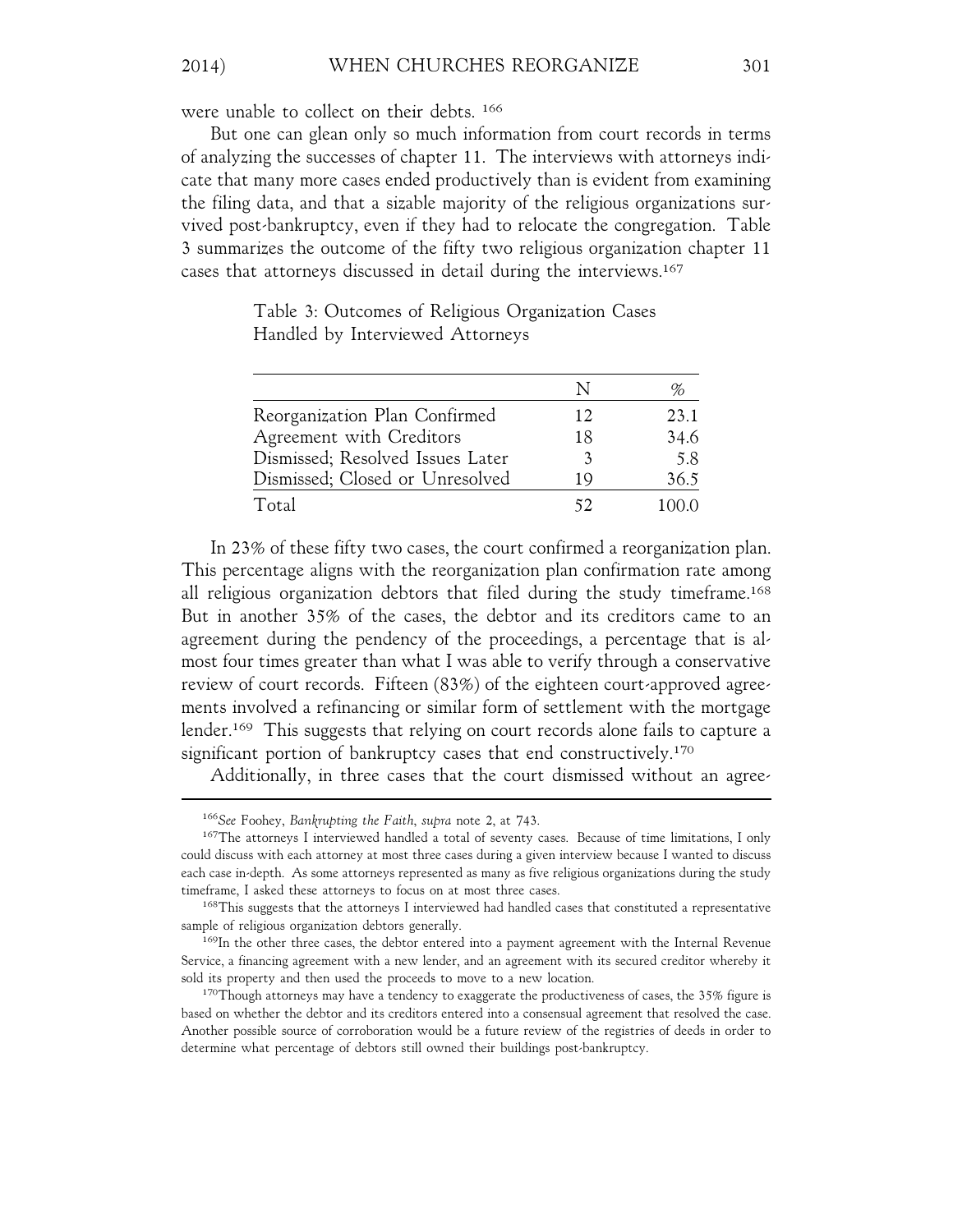ment in place, the debtor subsequently resolved its financial issues and was able to stay indefinitely in its pre-filing location.<sup>171</sup> Adding these cases yields a 64% success rate. Of course, it is unknown whether the debtors could have attained the same outcomes through negotiated arrangements outside of bankruptcy, particularly if the attorneys are correct in their supposition that lenders ultimately do not want to foreclose on a church building. Nonetheless, the interviewed leaders indicated that they tried to work with their creditors before turning to bankruptcy.172 The chapter 11 process, thus, may have greatly facilitated the negotiations.<sup>173</sup>

At the time of the interviews in spring 2013, the attorneys indicated that thirty seven (71%) of the fifty two religious organizations remained operating,174 although at least seven had moved locations and two were in the midst of foreclosure.175 This percentage is higher than the 64% success rate because several of the churches moved locations after the court dismissed their cases, effectively restarting. Significantly, these results contradict the results of a prior study of small businesses' chapter 11 filings in the Northern District of Illinois during 1998, which found that nearly 60% of the businesses closed post-bankruptcy.176

Nonetheless, although a majority of debtors were operating months or years after their cases ended, their continued operation did not necessarily mean that they would be able to meet the specifics of their plans and agreements over the long term.177 Interviewed leaders seemed concerned about their churches' survival, explaining that staying current with expenses remained a struggle: "we are able to pay as we go and keep our nose clean."<sup>178</sup>

<sup>&</sup>lt;sup>171</sup>In one case, a parent association stepped in to save the debtor, who ran a Christian school; and in the two other cases, the mortgage lender and the debtor came to an agreement post-dismissal.

<sup>172</sup>*See, e.g.*, Interview with W. Tenn. Leader Two, *supra* note 70, at 4 (stating that the church tried to negotiate with the mortgage lender, among other non-legal actions); Interview with N. Ill. Leader One, *supra* note 73, at 2-3 (noting that the leadership thought their mortgage creditor would modify their loan); Interview with M. Fla. Leader Two, *supra* note 70, at 1 (detailing how the leadership was unsuccessful in renegotiating the mortgage loan); Interview with C. Cal. Leader Two, *supra* note 70, at 2 ("We went to the bank several times and tried to get a modification or work some terms out.").

<sup>&</sup>lt;sup>173</sup>The fact that some lenders told religious organizations' leaders to consider bankruptcy further suggests that negotiated agreements may not have been possible in some instances. *See supra* note 119 and accompanying text.

<sup>&</sup>lt;sup>174</sup>As to six debtors, the attorneys had lost contact with their clients such that they did not know whether the organization was operating as of the time of the interview.

<sup>&</sup>lt;sup>175</sup>Not all of the attorneys discussed exactly where their clients were operating as of the time of the interviews.

<sup>176</sup>Edward R. Morrison, *Bankruptcy Decision Making: An Empirical Study of Continuation Bias in Small-Business Bankruptcies*, 50 J. L. & ECON. 381, 382 (2007).

<sup>177</sup>*See* Baird & Morrison, *supra* note 163, at 2324-25 (finding that 44% of the studied small business debtors that confirmed reorganization plans defaulted on their plans with about two and a half years of confirmation).

<sup>178</sup>Interview with M. Fla. Leader Two, *supra* note 70, at 4-5; *see also* Interview with C. Cal. Leader Two, *supra* note 70, at 2 (explaining that the church planned to sell its building with the hope of retaining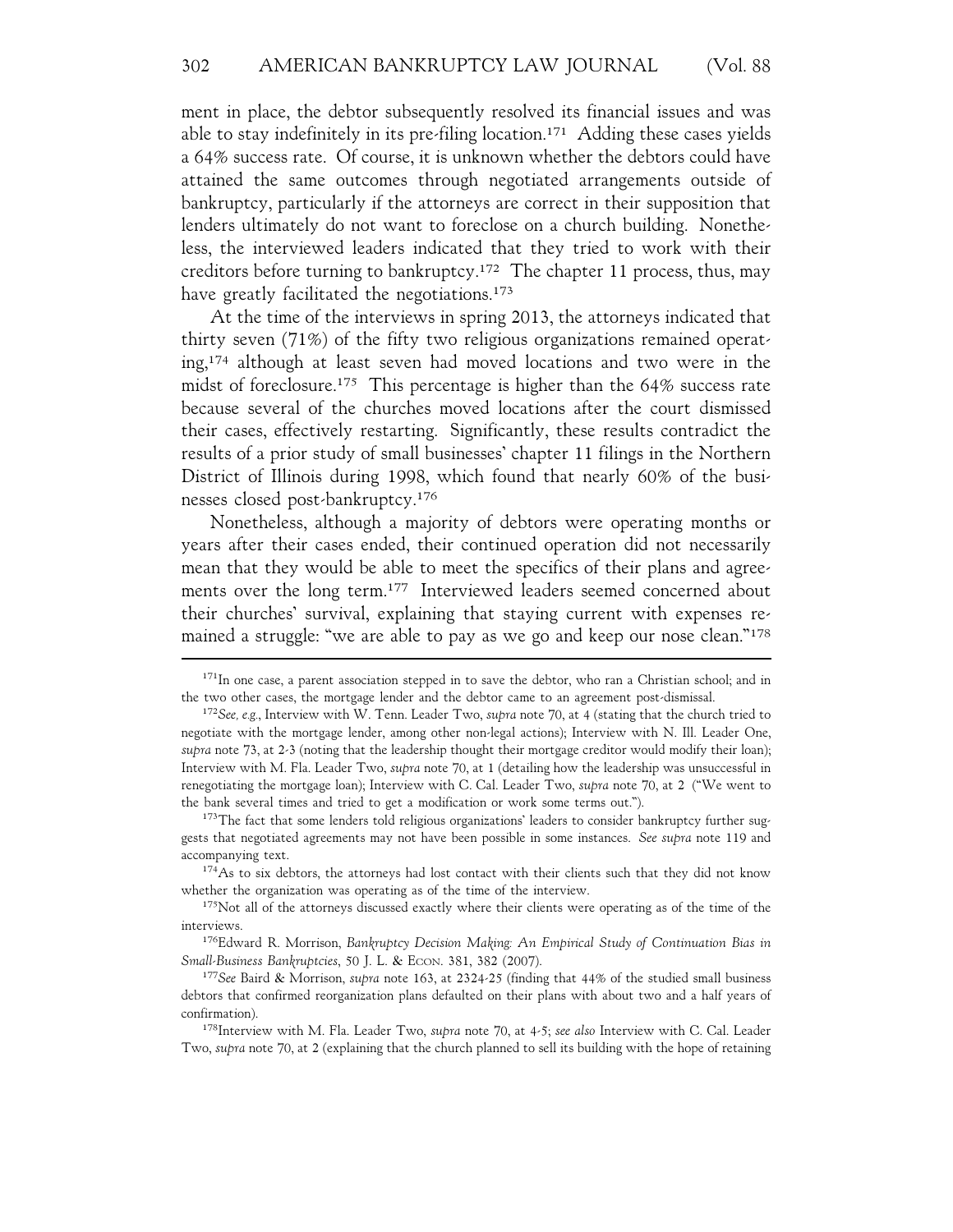Reorganization may have prevented or at least delayed foreclosure, but the churches still needed to resolve the underlying operational problems that had landed them in bankruptcy.

Yet most of the leaders considered their bankruptcy cases productive because they helped the churches begin to address these underlying issues,<sup>179</sup> which may bode well for the churches' continued operations. For instance, one leader thought that the congregation was stronger post-bankruptcy. The members "stood firm as a church," which "increase[d] their faith and increase[d] their tithing as well."180 Even if they foresaw relinquishing their buildings in the future, leaders claimed that their cases "gave them more time" to be in their physical spaces, and in turn gave them more time to convince the most committed members to understand that moving the congregation to a new smaller location may be for the best.181 Attorneys similarly noted that the church filings "focuse[d] everybody's attention on what need[ed] to be done."182 Some attorneys added that, even in those cases that resulted in the church dissolving, the process helped leaders and members realize sooner that their ministries were not viable, which in turn aided them in making the necessary shut-down transitions.183

These continued successes suggest that for those religious institutions not part of larger organizations to which they could turn for financial assistance, or that had reached an impasse in negotiations with their creditors, filing under chapter 11 offered a potentially worthwhile option. Importantly, the longer-term results provide evidence that at least one set of what ultimately are small businesses are using chapter 11 in a way that appears to be productive for debtors and their creditors. 184 In contrast to prior assertions that

<sup>184</sup>*See supra* note 56 and accompanying text (noting that third-quarters of the studied religious organizations qualified as small business debtors).

some money to use to "relocate to something more affordable"); Interview with M. Fla. Leader One, *supra* note 72, at 4 (discussing how the case only is "going to be successful if we come out on the other end of the mortgage"); Interview with N. Ill. Attorney Three, *supra* note 79, at 5 (noting that post-reorganization, religious organizations are "struggling; they're all in a struggle capacity").

<sup>&</sup>lt;sup>179</sup>Seven of the ten leaders stated that they thought their church's case was successful.

<sup>180</sup>Interview with M. Fla. Leader Three, *supra* note 70, at 6.

<sup>181</sup>Interview with C. Cal. Leader Two, *supra* note 70, at 8; *see also* Interview with W. Tenn. Leader One, *supra* note 72, at 4 (noting that the building was "personal," but that they ultimately "decided to turn it back over to the bank").

<sup>182</sup>Interview with C. Cal. Attorney One, *supra* note 43, at 3.

<sup>183</sup>*See, e.g.*, Interview with Md. Attorney Three, *supra* note 101, at 4-5 (noting that operating reports showed negative income every month, which led the attorney to discuss the church's survival prospects); Interview with E. N.C. Attorney One, *supra* note 45, at 4 ("[W]e bought them . . . time in which to try to make things happen"); Interview with N. Ill. Attorney One, *supra* note 42, at 4 ("If you solve the problems, and if you make transitions, then you have used the chapter 11 process well."). Seen from this broader perspective, almost all of the debtors may have benefited from the chapter 11 process. Depending on what could have been achieved without resorting to bankruptcy, most creditors on balance also may have benefitted from being forced to participate in the chapter 11 process.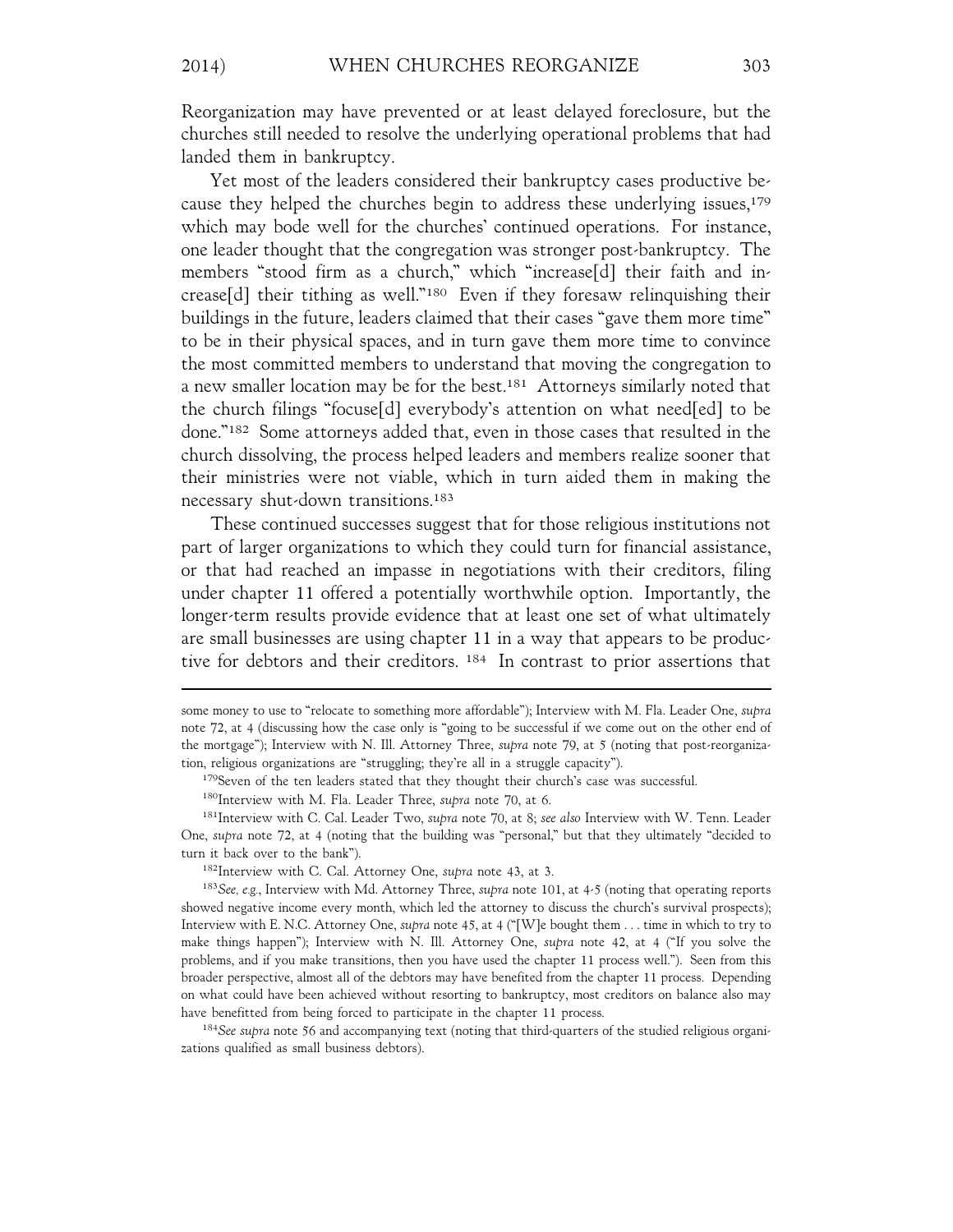the chapter 11 process wastes resources and usually is unproductive, 185 the religious organizations' chapter 11 cases studied predominately can be categorized as successful. Other subsets of small businesses likewise may find chapter 11 beneficial to themselves and their creditors—a question that bears additional study, particular in light of BAPCPA's amendments directed toward small business debtors.186

#### CONCLUSION

This Article sought to expand on my prior conclusion based on case filings that chapter 11 had the potential to offer religious organizations an effective solution to their financial distress. The results of my interviews with religious organizations' leaders and their bankruptcy attorneys substantiate this conclusion. They also reveal a success rate considerably higher than evident from examining court records alone, and considerably higher than previously reported success rates in chapter 11 cases filed by small businesses, a result that is important to ongoing debates about small businesses' use of bankruptcy.

Going forward, attorneys may call upon the findings detailed above to establish realistic benchmarks of what their religious organization clients can hope to achieve in chapter 11. This may reduce unproductive friction during the cases, and result in more constructive (and possibly swifter) negotiations and allow leaders with unsustainable congregations to realize that they may need to move on sooner, potentially increasing the success rate in the future.187 Attorneys also may leverage the findings to convince lenders and other creditors to negotiate outside bankruptcy, thereby saving the costs of chapter 11. If a creditor's tactics drive a religious organization to file under chapter 11, there is a substantial chance that the case will end with a confirmed plan or other agreement that allows the organization to continue operating. In short, as one attorney remarked, "there's a space to help [religious organizations] with the [chapter 11] process so they can either maintain the

<sup>185</sup>*See* Warren & Westbrook, *supra* note 8, at 604-05 ("[Critics] claim that the current Chapter 11 system suffers from high failure rates and endless delays that prevent the system from yielding much value."); Morrison, *supra* note 176, at 381-82 (noting that critics argue that "Chapter 11 prevents or retards the reallocation of assets.").

<sup>186</sup>*See* James B. Haines Jr. & Philip J. Hendel, *No Easy Answers: Small Business Bankruptcy After BAPCPA*, 47 B.C. L. REV. 71 (2005) (overviewing the small business provisions that BAPCPA added to the Code). This Article is the first to report longer-term outcomes of chapter 11 cases filed by small businesses post-BAPCPA.

 $187$ Generally, shorter cases reduce the costs of reorganization to both debtors and creditors. In a religious reorganization case, however, it could be argued that there is value to be realized from remaining in chapter 11 longer. The chapter 11 process forces the debtor to be subject to greater financial accountability and controls, giving these leaders more practice at managing their organizations' budgets, which may in turn increase the probability that the churches will be able to meet their obligations in the future.